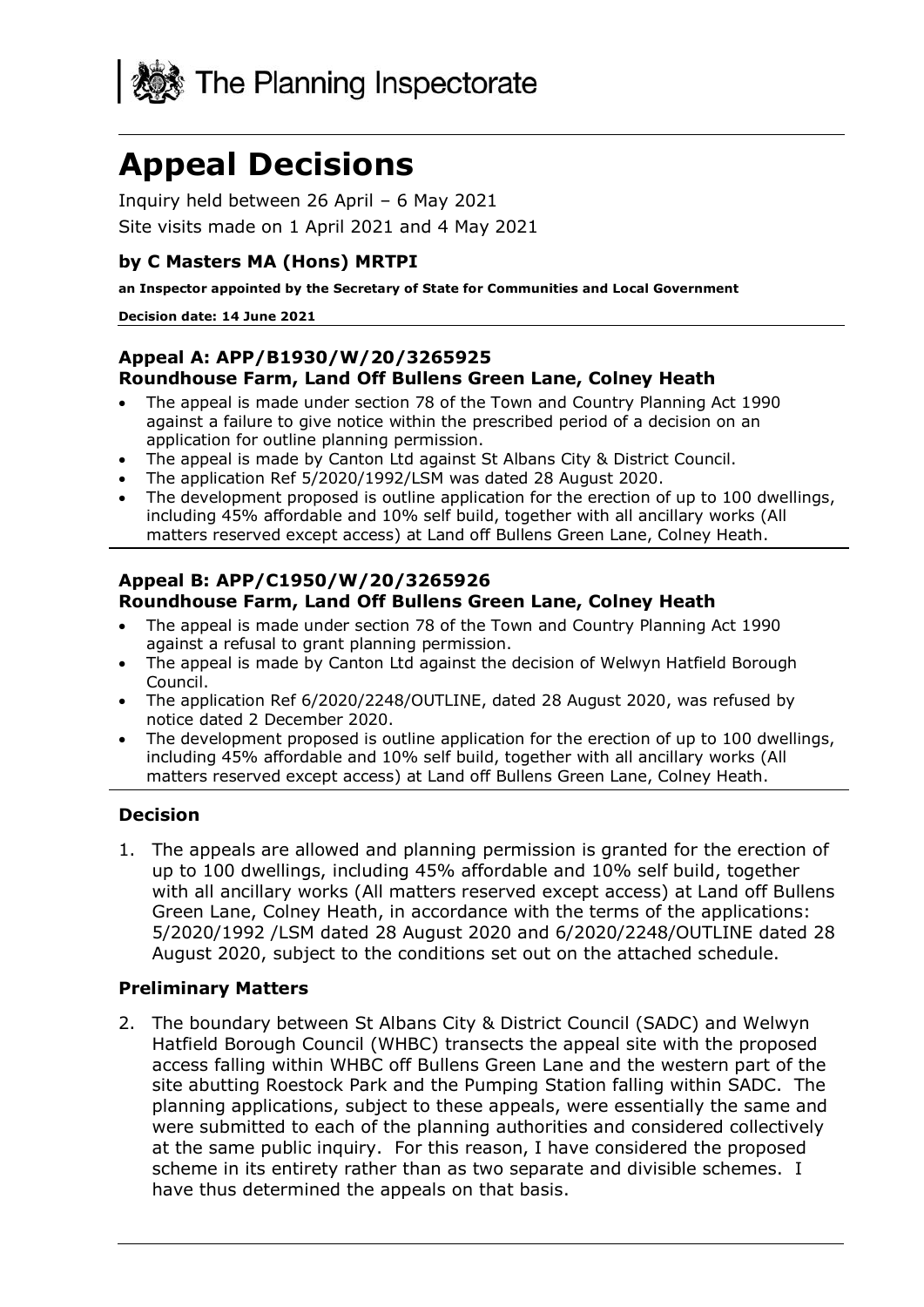- 3. In the context of appeal APP/B1930/W/20/3265925, this scheme was presented to planning committee on 18 January 2021 to request that members confirm how they would have determined the application had it not been subject to an appeal against non determination. At this committee meeting, it was resolved that the Council would have refused planning permission.
- 4. The reasons for refusal given by WHBC and putative reasons by SADC were similar, in respect to objections related to the suitability of the location, character and appearance, highways, ecology, archaeology, impacts on local infrastructure and services, Green Belt and heritage matters.
- 5. It was common ground that the Councils could not demonstrate a 5 year supply of housing sites. However, the parties disagreed on the extent of this shortfall. It was agreed that the variation between the two parties was not a matter which was material to the decision on these appeals. I will return to this matter below.
- 6. Since the appeals were submitted, the appellant has submitted an updated Ecological Impact Assessment. An agreed statement of common ground (SoCG) was submitted prior to the start of the inquiry which set out, amongst other things, principal matters of agreement and disagreement. This confirmed that objections relating to archaeology, ecology and impacts on local infrastructure and services could be addressed by suitably worded conditions/the completion of a Section 106 Agreement. Where necessary, I return to these matters within my report. In addition, appendix A to the SoCG included an agreed facilities plan illustrating the location and average distances to a number of services and facilities within Colney Heath and beyond. I return to this matter below.
- 7. At the start of the inquiry, a further SoCG was submitted in relation to highways matters. The Councils, Hertfordshire County Council (HCC) as highways authority and the appellant agreed that the appeals would have an acceptable impact on highways safety and therefore reason for refusal (RfR) number 3 on the WHBC decision and putative RfR number 4 of SADC were therefore withdrawn. Notwithstanding this position and in light of third party representations in relation to this issue, this topic was still subject to a round table discussion as part of the inquiry.
- 8. A replacement access drawing was submitted prior to the inquiry. It was subject to a separate consultation. Neither WHBC or SADC objected to the plan being substituted and all parties had an opportunity to comment on the drawing. Accordingly, I do not consider anybody would be prejudice by my taking this drawing into account and have considered the appeals on this basis.
- 9. The appellants submitted an unsigned Section 106 (S106) to the inquiry. This was discussed at a round table session and I allowed a short amount of time after the inquiry for the document to be signed. The signed version was received on 24 May 2021. The agreement made included a number of obligations and provision for payments to be made to WHBC, SADC and HCC. I return to this matter below.

# **Main Issues**

10. The appeal site is located within an area of Green Belt. It was agreed between the appellant and the Councils that in the context of the Framework, the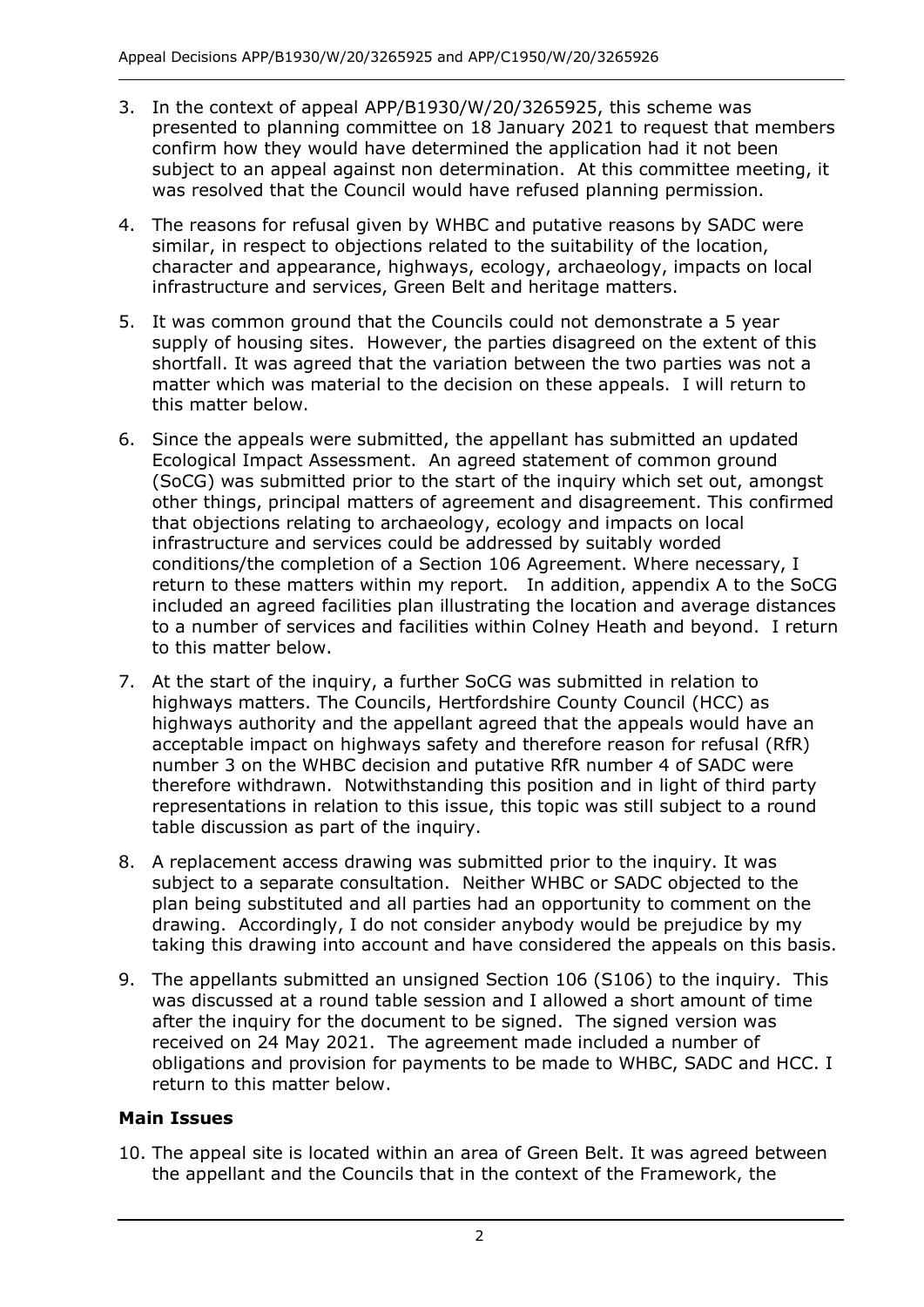proposals would present inappropriate development within the Green Belt, a matter that must attract substantial weight against the proposals. I concur with this view. As a result and against the background I have set out above, the main issues are:

- the effect of the proposal on the character and appearance of the area;
- the effect of the proposal on the openness of the Green Belt and the purposes of including land within it;
- the effect of the proposed development on the setting of the nearby listed building 68 Roestock Lane;
- whether the site is in an accessible location with regards to local services and facilities;
- whether the harm by reason of inappropriateness, and any other harm, is clearly outweighed by other considerations, so as to amount to the very special circumstances necessary to justify the development.

## **Reasons**

#### *Effect on Character and Appearance*

- 11. The appeal site comprises a parcel of land of approximately 5 hectares on the eastern edge of Colney Heath. It is bounded by residential development to the northern boundary. There is a short terrace of cottages to the eastern corner along Bullens Green Lane before the boundary opens out into open countryside and beyond. To the south, the site is contained by Fellowes Lane where again residential dwellings are present on the south western corner. The western boundary comprises Roestock Park and the Pumping Station.
- 12. The parties agree that the site is not a valued landscape under the Framework paragraph 170 definition and that no other landscape designations are applicable to the appeal site. The Hertfordshire Landscape Strategy, 2005 notes the site is located within the Mimmshall Valley, where the landscape character is described, amongst other things, as being strongly influenced by the major transport routes and the surrounding settlement which give it an urban-edge rather than rural character.
- 13. The A1 and railway line do not have any visual impact on the appeal site. From what I saw on the site visits, the character of the area is a mix of edge of settlement and countryside. Walking along the footpaths which traverse the site, the experience is one of being on the edge of a settlement rather than a wholly rural context. Whilst the open countryside to the south and east is clearly visible, the surrounding residential properties either facing the site or their rear gardens and associated boundary treatment is also clearly visible. These range in scale and form from bungalows fronting Fellowes Lane, glimpsed views of the 3 storey dwellings within Admiral Close and Hall Gardens and the rear elevations and gardens of properties along Roestock Gardens. Bullens Green Lane and Fellowes Lane serve to enclose the appeal site and provide a degree of containment from the wider countryside and beyond. My judgement leads me to conclude that the site strongly resonates with this urban edge definition provided by the 2005 Landscape Strategy.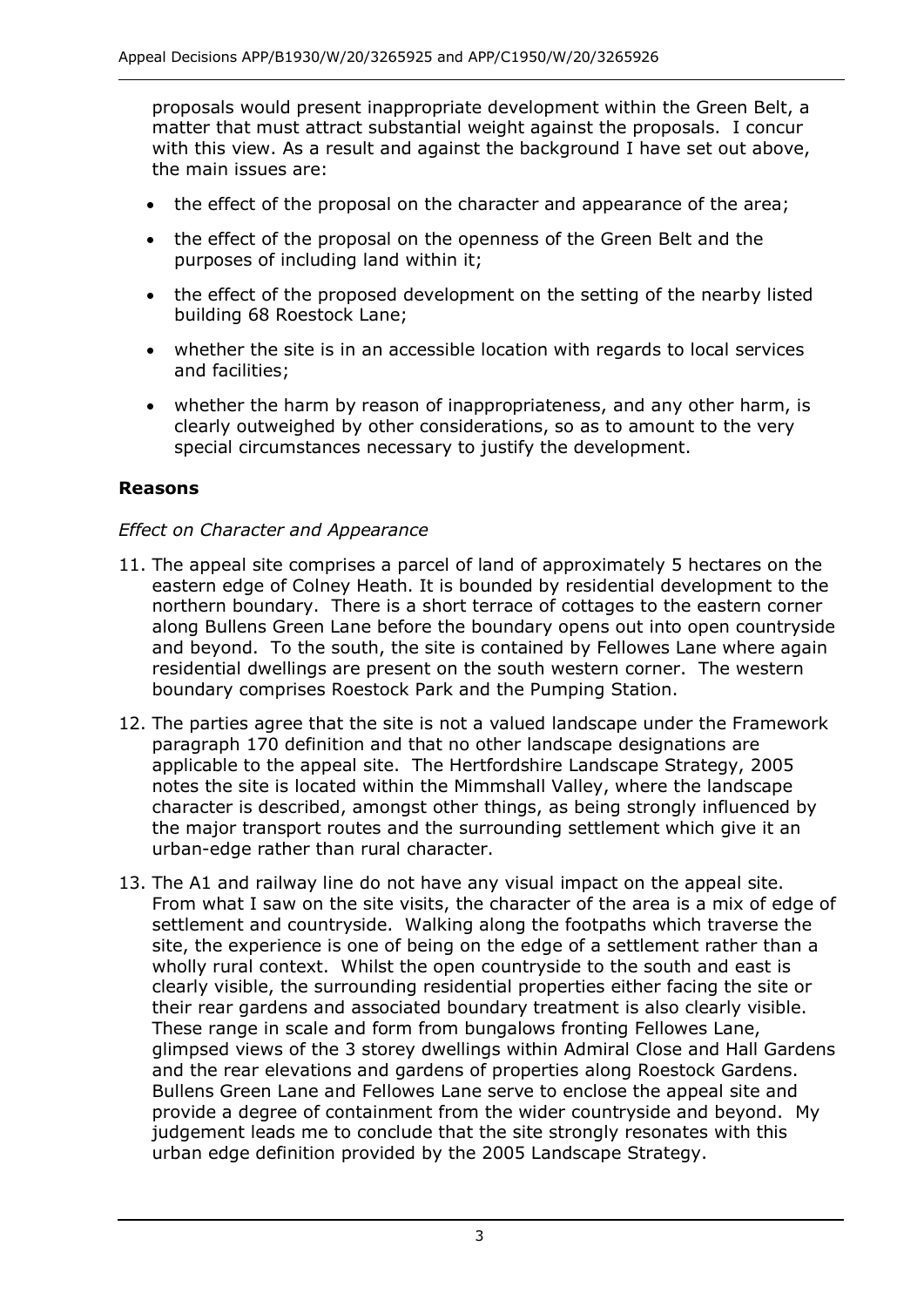- 14. Turning to consider the area beyond the appeal site itself, the sense of countryside prevails via the public footpath network and road network. These public footpaths continue within Bullens Green Wood and further beyond the appeal site at Tollgate Farm. Contrary to the views expressed by the Council, my experience of the views to the appeal site within Bullens Green Wood are of glimpse views of the appeal site. From the south and in the wider landscape context, the appeal site appears against the backdrop of the existing dwellings as a relatively self contained parcel of land on the edge of the settlement. These longer distance views of the appeal site reinforce the urban edge definition.
- 15. The Councils contend that the appeal site provides a positive element of the countryside that frames Colney Heath. I do not agree. The very clear sense of countryside is only evident when you travel beyond the appeal site south along Tollgate Road. Here the landscape character changes from mixed residential and open field to predominantly open fields with dotted farm buildings and isolated residential dwellings set within this open landscape. This is entirely different to my experience of the appeal site which I have outlined above.
- 16. The Councils raised specific concerns regarding alleged harm which would arise as a result of the new vehicular access off Bullens Green Lane and also the new pedestrian footpath and access point along Fellowes Lane. The new access road would be located towards the northern end of Bullens Green Lane, where the character of the existing area is already influenced by cars parked on the public highway, and the visibility of the residential properties beyond, all contributing to the edge of settlement character. Along Fellowes Lane, a new pedestrian access to the site would be introduced along with a public footpath. These characteristics are entirely compatible with the urban edge environment which currently exists.
- 17. The changes brought about by the built development and changes to the surrounding roads would result in visual changes to the area, which in my view would be localised in impact. Landscaping of the site which would be the subject of any reserved matters submission would mean that in the context of the existing immediate locality, the impacts of the development would be significantly reduced over time. Nevertheless, the proposed development would introduce built development here where currently no development exists which would cause some harm to the character and appearance of the area.
- 18. Taking into account all of the above factors, I conclude that the proposals would cause limited harm to the character and appearance of the area. I attach moderate weight to this factor. There would be conflict with policy D2 of the Welwyn Hatfield District Plan, 2005. Policy D2 requires all new development to respect and relate to the character and context of the areas. Proposals should as a minimum maintain and where possible should enhance or improve the character of the existing area.
- 19. The Council have also referred to policies D1, RA10 and RA11 in their reasons for refusal. Policy D1 requires a high standard of design in all new developments. Policy RA10 relates specifically to the Landscape Character Assessment outlined above, requiring proposals to contribute, where appropriate to the maintenance and enhancement of the local landscape character. Policy RA11 refers to the location of the site within the Watling Chase Community Forest boundary. The policy requires, amongst other things,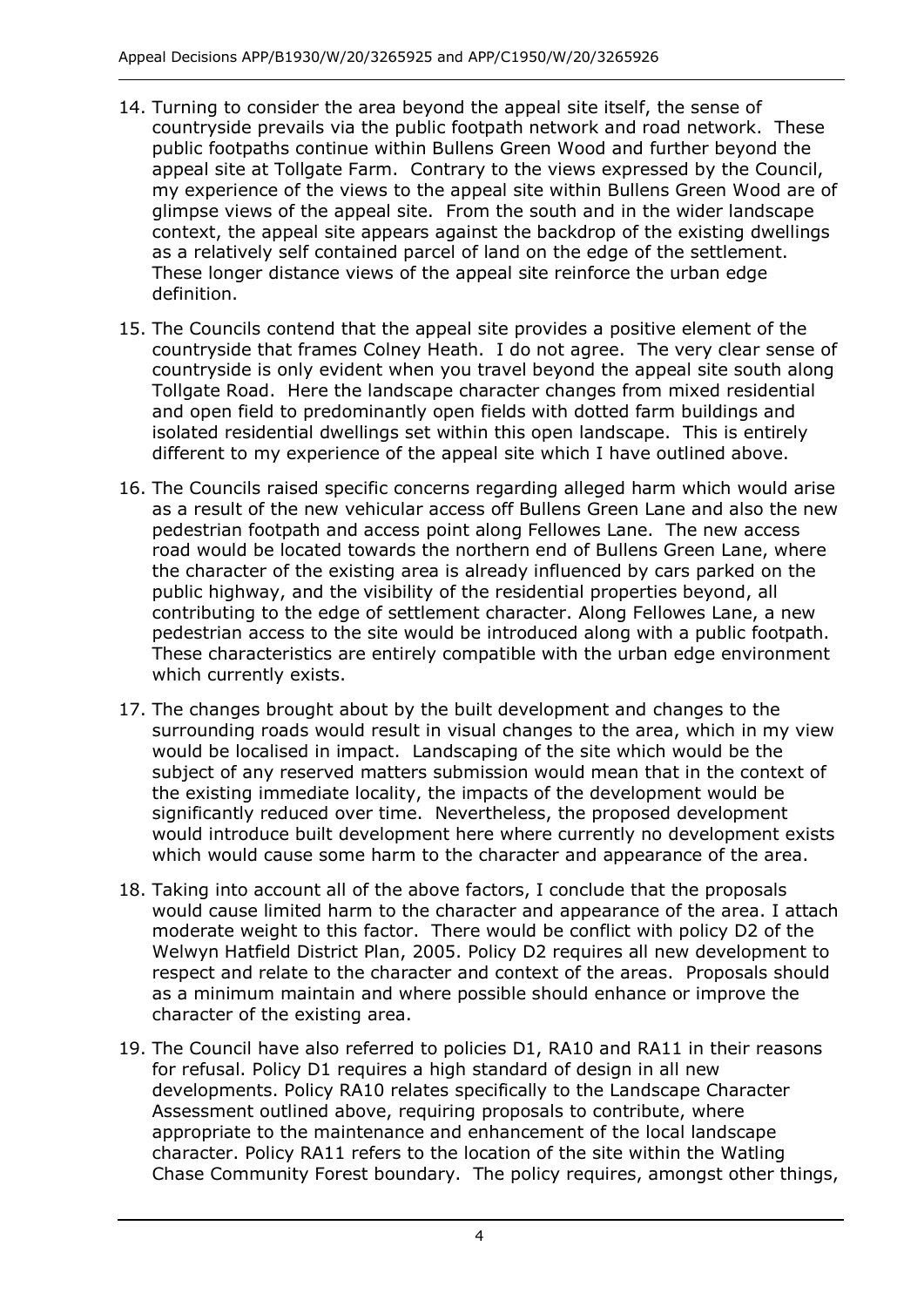that proposals seek to include planting, leisure and landscape improvements, where this accords with Green Belt policies. I shall return to the matter of Green Belt below. However, in broad terms I see no reason why these policy objectives could not be readily achieved at reserved matters stage through an appropriately designed scheme and landscape strategy for the site.

- 20. For the same reasons, the proposals would conflict with policy 2 of the St Albans Local Plan, 1994. Policy 2 of the St Albans Local Plan 1994 identifies, amongst other things, Colney Heath as a Green Belt settlement whereby development will not normally be permitted except for the local housing needs, local services and facilities needs of the settlement and development must not detract from the character and setting of the settlement.
- 21. The Council have also referred me to policies 69, 70 and 74 of the St Albans Local Plan, 1994. There would be some conflict with policy 69. In relation to the requirements regarding scale and character in terms of plot ratios, height, size and scale, as well as the requirements in relation to materials, I can see no reason why these matters could not be satisfactorily addressed at the reserved matters stage. However the policy also cross references to the requirements of policy 2 outlined above which I have already identified a conflict with. Policy 70 goes onto set out a number of design criteria and layout criteria including but not limited to the dwelling mix, privacy between dwellings, parking and materials. Policy 74 relates specifically to landscaping and tree preservation. Again noting this is an outline scheme, and subject to the reserved matters submission, I can see no reason why the matters raised by policies 70 and 74 could not be appropriately addressed at the reserved matters stage.

# *Purposes of including land within the Green Belt*

22. The Framework and in particular paragraph 133 makes it clear that the Government attaches great importance to the Green Belt and the protection of its essential characteristics. It was common ground between the parties that the proposals represent inappropriate development as identified by the Framework. In terms of the five purposes of the Green Belt identified at paragraph 134 of the Framework, it was also common ground that the key tests in the context of these appeals are the effect on openness, encroachment and urban regeneration. I deal with each of these matters in turn.

Openness of the Green Belt

23. The appeal site comprises an open agricultural field with a number of public footpaths which traverse the site. It is entirely free from built development. The appeal proposals would introduce built development to the site in the form of 100 dwellings with associated access roads and pavements, residential gardens, open space and driveways. The precise layout and form of the development would be determined at reserved matters stage. Even taking into account the potential for boundary treatment and landscaping which could include open green space and play space and could be integral to the layout of the residential development proposed, this would have the effect of a considerable reduction in the openness of the site. The proposals would lead to conflict with policy 1 of the St Albans District Council Local Plan, 1994. This policy identifies the extent of Green Belt within the Borough, and outlines the developments which would be permitted which broadly align with the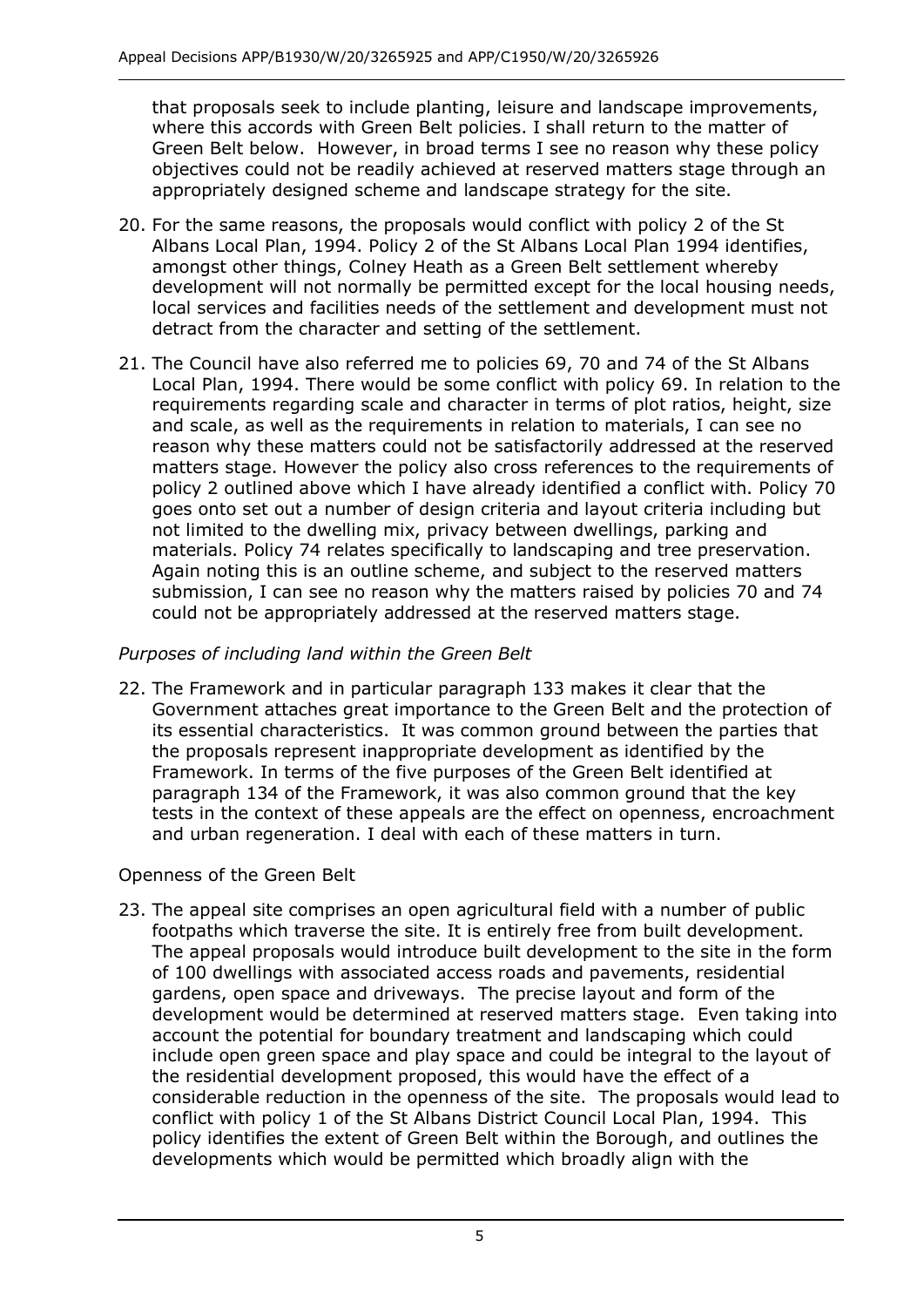development identified by the Framework. This, harm, in addition to the harm by inappropriateness, carries substantial weight against the proposals.

Safeguarding the countryside from encroachment

- 24. It was generally agreed that the impact of the appeal proposal would be limited in terms of the impact on the wider integrity of the Green Belt. This is a view that I share. In terms of the impact of the development on the purpose of safeguarding the countryside from encroachment, my attention has been drawn to a number of background evidence documents including Green Belt studies. These include a report prepared by SKM Consultants in 2013 which included an assessment of Green Belt in both WHBC, SADC and Dacorum Borough Council. Here, the appeal site is assessed as part of parcel 34, a 419ha parcel of land. Reflective of the size and scale of the parcel of land, the report sets out a number of key characteristics of the land. With reference to the gap between Hatfield and London Colney, preventing the merger of St Albans and Hatfield, and preserving the setting of London Colney, Sleapshyde and Tyttenhanger Park, the report states that the parcel makes a significant contribution towards safeguarding the countryside and settlement patten and gaps between settlements. These characteristics bear little or no relationship to the appeal site, and given the sheer size and scale of the land identified within the report when compared to the appeal site, I place only very limited correlation between the conclusions drawn here in relation to the function of the land or assessment of its function relative to the purposes of the Green Belt when compared to the appeal site.
- 25. The most recent Green Belt Assessment which was prepared in relation to the WHBC Local Plan review is noted as a Stage 3 review and was prepared by LUC in March 2019. Only the part of the appeal site which falls within Welwyn Hatfield forms part of the assessment, and is included within the much wider site area known as parcel 54. The report notes that whilst residential development is visible across much of the parcel, the parcel *as a whole* makes a significant contribution to the safeguarding of the countryside from encroachment. The report notes that the impact of the release of the parcel *as a whole* from the Green Belt would be moderate-high, however the impact on the integrity of the wider Green Belt would be limited. Again, I place only limited weight on the findings of this report relative to the appeal site as the assessment and conclusions drawn relate specifically to parcel 54 *as a whole* which includes a much wider area and excludes part of the appeal site in any event.
- 26. I have already set out in my assessment of character and appearance above that the appeal site has an urban edge/ edge of settlement character. I have made a clear distinction between the appeal site and its separation from the countryside beyond to the south and east of the appeal site. In this way, the appeal site is influenced by the surrounding residential development. As a result of these locational characteristics and influences, the consequences of the development at the appeal site would mean that the proposals would have only a localised effect on the Green Belt. The broad thrust of, function and purpose of the Green Belt in this location would remain and there would be no significant encroachment into the countryside. I therefore conclude that the appeal proposal would not result in harm in term of the encroachment of the Green Belt in this location. This is a neutral factor which weighs neither in favour nor against the appeal proposals.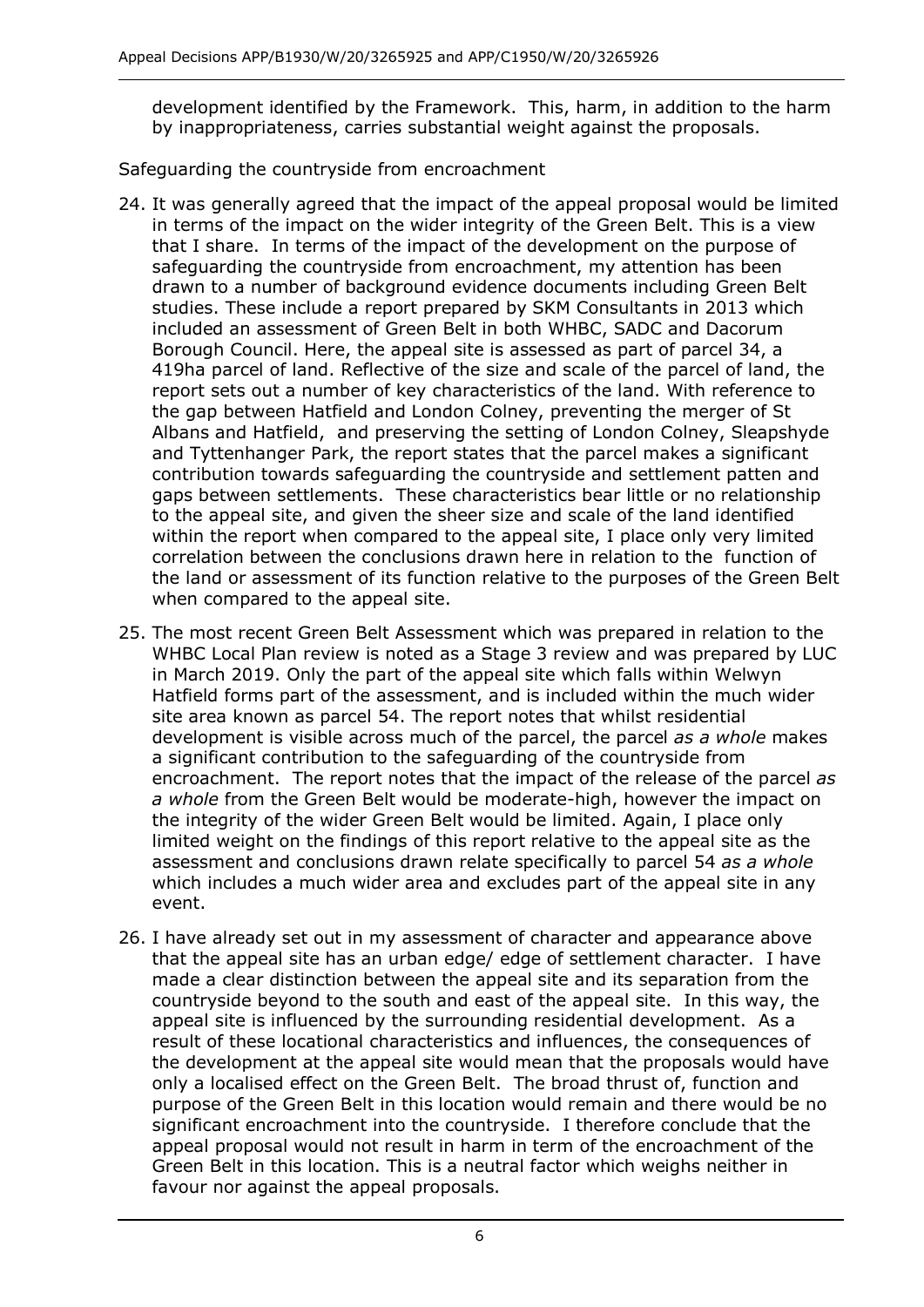To assist in urban regeneration, by encouraging the recycling of derelict and other urban land

27. The harm alleged here is limited to WHBC where the Council contend that the proposal would not assist in respect of this fifth purpose of the Green Belt. I am aware that the emerging plan proposes a number of urban regeneration sites, some of which already have planning permission. However, I have no substantive evidence to suggest that the development at this site would disincentivise the urban regeneration of sites elsewhere. Given the scale of development proposed to be located within the WHBC boundary I do not consider that the proposals would be likely to adversely impact on the regeneration of urban redevelopment sites elsewhere. There would as a result be no conflict with this purpose. Again, this is a neutral factor which weighs neither in favour nor against the appeal proposals.

## *The effect of the proposed development on the setting of the nearby listed building 68 Roestock Lane*

- 28. Section 66(1) of the Planning (Listed Buildings and Conservation Areas) Act 1990 requires that special regard shall be had to the desirability of preserving a listed building or its setting or any features of special architectural or historic interest that it possesses. It is therefore necessary to consider the effect of the appeal proposals on the setting of the listed building itself.
- 29. The heritage asset concerned is a grade II listed residential dwelling. It is located adjacent to the northern boundary of the site. The house which was formerly two cottages, dates from the late C17 and has been subject to a number of modifications and extensions over the years. The dwelling is accessed from Roestock Lane. In this context, it is seen within its garden enclosure set back from the road adjacent to the Pumping Station and within the build fabric of residential development along Roestock Lane extending into Roestock Gardens.
- 30. From what I saw on my site visits, the significance of the heritage asset is in the main, locked into its built form and fabric. Given the mature vegetation which borders the rear garden, the extent of its setting that contributes to its significance is limited to the rear garden, and the way the front of the house addresses the main road. From Roestock Lane, the aesthetic value of the dwelling is evident through architectural detailing to the front elevation which is clearly visible.
- 31. The appeal proposals would see residential development introduced to the existing open agricultural field which abuts the rear boundary of the heritage asset. There would be no change to the built form or fabric of the dwelling, or the relationship of the heritage asset with its immediate garden. To my mind, these are the factors which provide the greatest contribution to the significance of the heritage asset.
- 32. The Councils heritage witness stated that the listed building has an historical association with the surrounding agricultural land and that the appeal site allows the listed building to have uninterrupted longer range views towards the south east. I do not agree. There is no evidence which confirms that the occupiers of the heritage asset were engaged directly with the appeal site. Neither does this serve to demonstrate any functional relationship between the appeal site and the heritage asset concerned. There is no evidence of an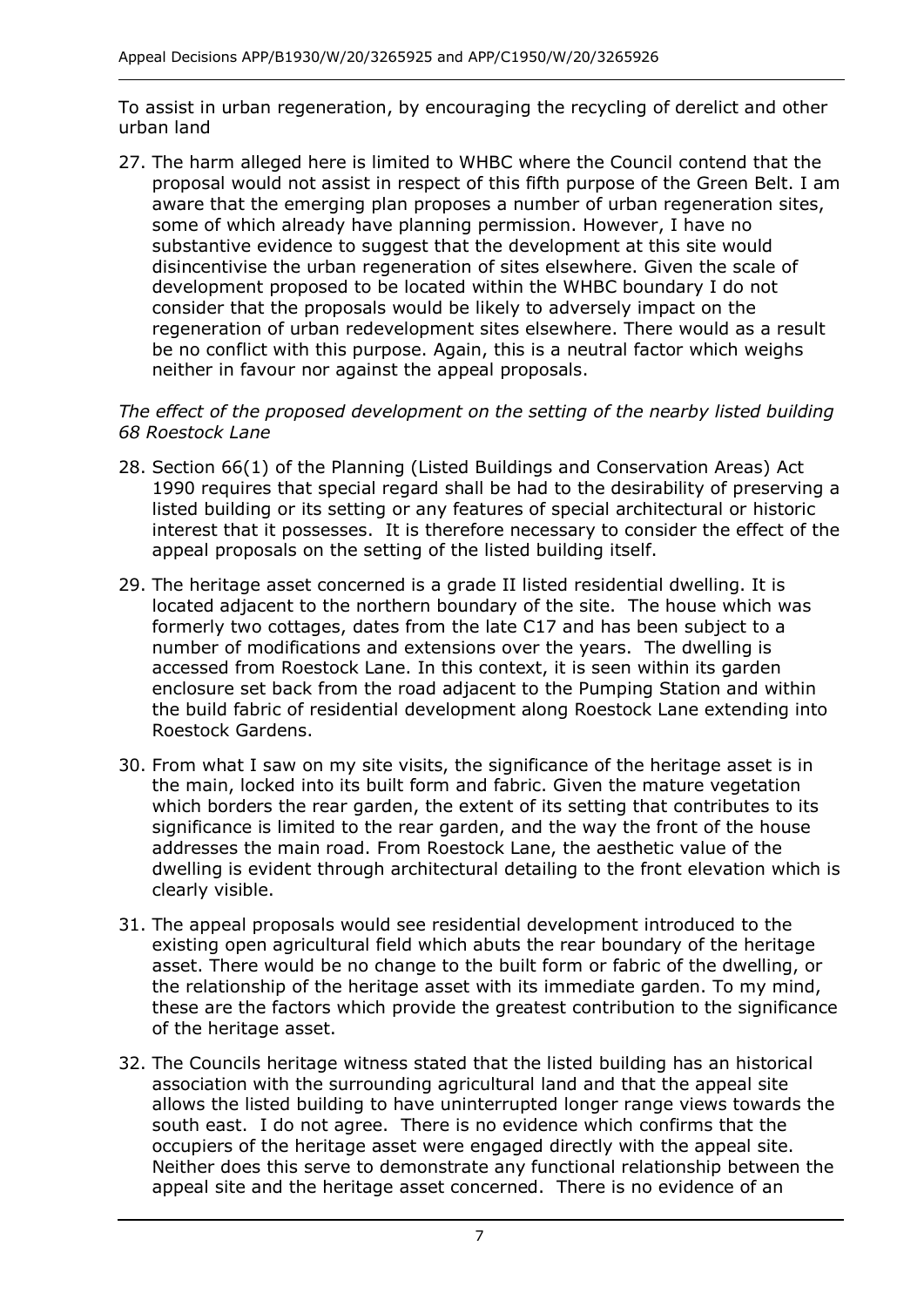existing or former access that existed between the appeal site and the heritage asset. Whilst the property may well have been at times occupied by agricultural workers, I have no doubt that this would be common to many residential dwellings in the area at that time and would indeed be reflective of the historical associations with farming in years gone past in the immediate area and beyond.

- 33. Turning to consider the issue of views, I am unable to agree with the Councils contention that uninterrupted longer-range views across the appeal site from the property contribute to the significance of the listed building. The extensive and mature boundary vegetation to the property provides significant screening to the boundary of the property, such that these views would at best be described as limited. In any event, given my conclusions above regarding the linkage between the appeal site and the heritage asset, I am not convinced that longer-range views from the property make any contribution to the historical significance of the dwelling. As I have already set out, the main front of the dwelling addresses Roestock Lane. That situation would not be changed. Neither, given the existing screening, that could be augmented through reserved matters, would the significance the listed building derives from its garden setting be undermined by the proposals.
- 34. Looking at the issue of views of the dwelling from the appeal site, the appreciation of the architectural interest of the building is limited. The rear elevation has been subject to extensions over time. The property is seen in the context of the other immediate surrounding residential dwellings which lie adjacent to the appeal site, their rear gardens and extensive and mature vegetation to these boundaries, not as an isolated heritage asset with any functional or historical link to the appeal site. The reserved matters submission will afford the Councils the opportunity for enhancements to the landscape setting in the vicinity of the site boundary.
- 35. It is common ground between the parties that the harm to the significance of the designated heritage asset would be less that substantial. It is also common ground that the public benefits of the scheme outweigh the less than substantial harm. For the reasons I have outlined above, even the appellants assessment at the very lowest end of the broad spectrum of less than substantial harm overstates the schemes likely effect in this context. As I have already set out, the main aspect of the dwelling is from Roestock Lane. In such views, the appeal proposals would have a very limited effect on the current position.
- 36. I conclude that the proposals would not result in any harm to the setting or significance of the heritage asset concerned. As such, s.66(1) of the planning (Listed Buildings and Conservation Areas) Act 1990 is not engaged, and there would be no conflict with policy 86 of the St Albans District Local Plan (1994) which states, amongst other things, that where proposals effect the setting of a building of historic interest, the Council will have due regard to the desirability of preserving the building, its setting, or any features of architectural or historic interest which it possesses. Policy D1 is also referred to from the Welwyn Hatfield District Plan (2005). However, this policy concerns the provision of high quality design and is not of relevance to the heritage matters before me.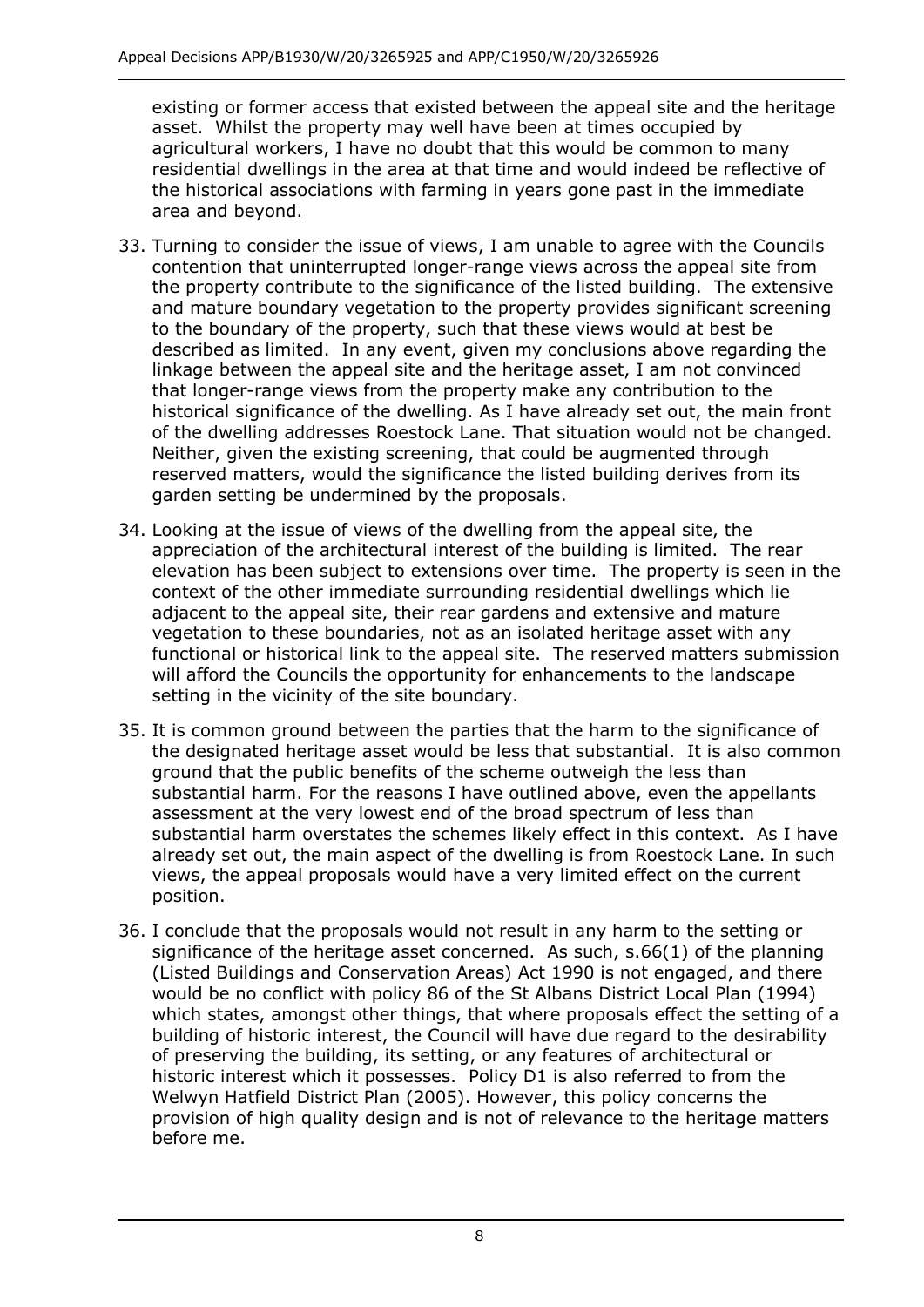#### *Whether the site is in an accessible location with regards to local services and facilities*

- 37. The Councils contend that the appeal site is in an unsuitable and isolated location and as a result, it would fail to provide satisfactory access to services and facilities by means other than the private motor car. The appeal site is located on the eastern edge of Colney Heath. The parties agreed a facilities plan which clearly demonstrates the location of the appeal site relative to services, facilities and public transport and included walking and cycling distances from the appeal site. I will firstly assess the availability of and access to services and facilities outside of Colney Heath by means other than the private car, before turning to consider the facilities and services available within Colney Heath itself and how accessible these maybe to potential future occupiers at the appeal site.
- 38. In terms of public transport and travel outside of Colney Heath, there are a number of bus stops available most notably on Roestock Lane, Fellowes Lane and Hall Gardens. These are all within an 800m walking distance of the site, a flat comfortable walk. These stops provide services to both Potters Bar, Welwyn Garden City, St Albans and Hatfield Tesco Extra where more extensive shopping, medical, education, employment and leisure facilities are located. Whilst I accept that the buses serving these stops are limited in number and frequency and could by no means support regular commuting, they nevertheless provide an alternative mode of transport to the private car and could provide an important alternative to those sectors of the community who do not have access to a private car. Although the reliability of the services was questioned, I have no robust evidence to suggest that the service is so severely unreliable that it would lead me to reach a different conclusion on this issue.
- 39. For travel further afield, the nearest train services are provided at Welham Green, approximately 3.5km away with direct and frequent services to London. Turning to consider cycling, the Council's witness raised a number of concerns in relation to the nature of the roads and suitability for cycling. HCC as highways authority advised that cycling facilities are adequate with safe routes and access to the national cycle route network. These include National Cycle Route 61 approximately 3km from the appeal site providing access to St Albans and cycle route 12 approximately 2km to the south east providing access to both Welham Green and Hatfield. The agreed facilities plan indicates that taking into account average cycling times, a number of services and facilities would be available between 6 and 12 minutes away. I saw evidence on my site visits of both Bullens Green Lane and Fellowes Lane being well used for recreational purposes, including walkers and cyclists. Taking into account the average cycle times and distances to facilities outside of Colney Heath as set out within the facilities plan, I concur with HCC that cycling provides a reasonable alternative in this location to the private car.
- 40. Turning to consider journeys possible on foot, Colney Heath itself has a number of facilities and services which one would expect in a settlement of this size. These include but are not limited to a public house, primary school which has some albeit limited capacity and pre school, church, takeaway, village hall, hairdressers, scout hut, post office and mini mart. The availability of the public rights of way (PROW) within the site mean that these facilities and services could be accessible through a choice of routes, utilising the connections to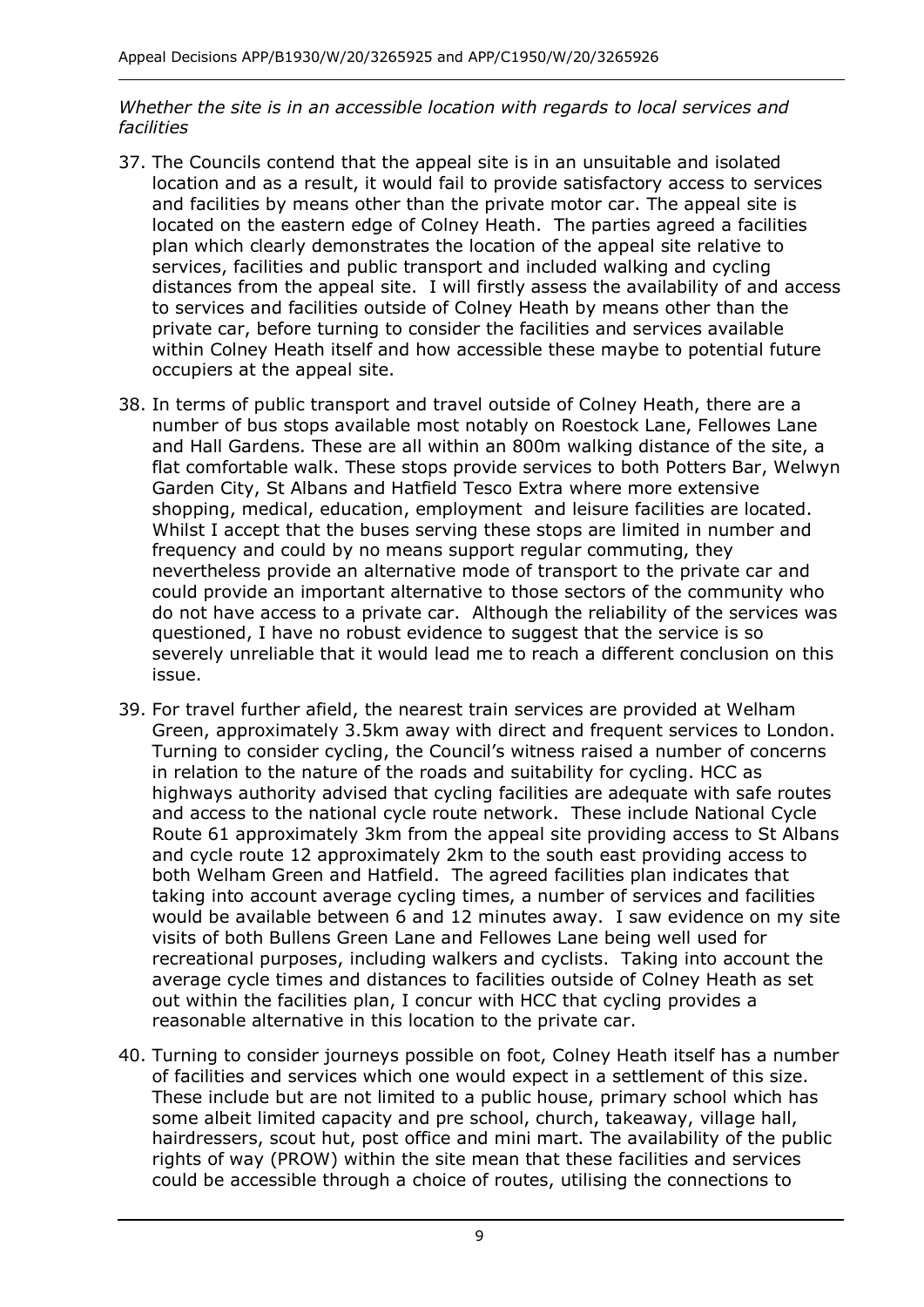either Roestock Lane or Fellowes Lane and then onwards to the High Street. This choice of routes adds to the quality of the walking experience in this location however I acknowledge the concerns expressed regarding the use of the underpass under the A1 and the quality of the pedestrian environment provided here. In common with other lower order settlements in both SADC and WHBC, residents are expected to travel to larger settlements highlighted above for medical facilities, larger scale supermarkets, employment and secondary education and beyond. To my mind, the facilities and services available within Colney Heath and the accessibility of these facilities both on foot and by cycle mean that a number of day to day needs could be met without reliance on the private car. As a result, the location of the appeal site cannot be described as isolated. These factors weigh in favour of the appeal proposals.

- 41. Overall and to conclude, taking into account the essence of the Framework test as to whether a genuine choice of transport modes is on offer, the appeal proposals would in my view represent a sustainable location for new residential development.
- 42. My attention has been drawn to policy 2 of the St Albans Local Plan 1994 which identifies, amongst other things, Colney Heath as Green Belt settlement whereby development will not normally be permitted except for the local housing needs, local services and facilities needs of the settlement and development must not detract from the character and setting of the settlement. Given the policy wording, there would be a conflict with this policy. In relation to WHDC, I also conclude that the proposals would accord with policies SD1 and H2 of the Welwyn Hatfield District Plan, 2005. Policy SD1 confirms that development will be permitted where it can be demonstrated that the principles of sustainable development are satisfied. Policy H2 applies a criteria based approach to windfall residential development, which includes, amongst other things, the location and accessibility of the site to services and facilities by transport modes other than the car.
- 43. Policy GBSP2 is also referred to however this is a policy relating to towns and specified settlements where development will be located and the settlement of Colney Heath is not identified by the policy however the supporting text to the policy identifies Bullen's Green and refers to development to support services and facilities. Overall, the proposals would not accord with this policy.
- 44. Policy R1 requires development to take place on land which has been previously used or development. It goes onto state that development will only be permitted on 'greenfield' land where it can be demonstrated that no suitable opportunities exist on previously used or developed land. The proposals would conflict with this policy.

# *Whether very special circumstances exist*

45. Substantial weight is attached to any harm to the Green Belt by reason of inappropriateness. Very special circumstances will not exist unless the potential harm by reason of inappropriateness, and any other harm, is clearly outweighed by other considerations. It is widely acknowledged that the definition of very special circumstances do not in themselves have to be rare or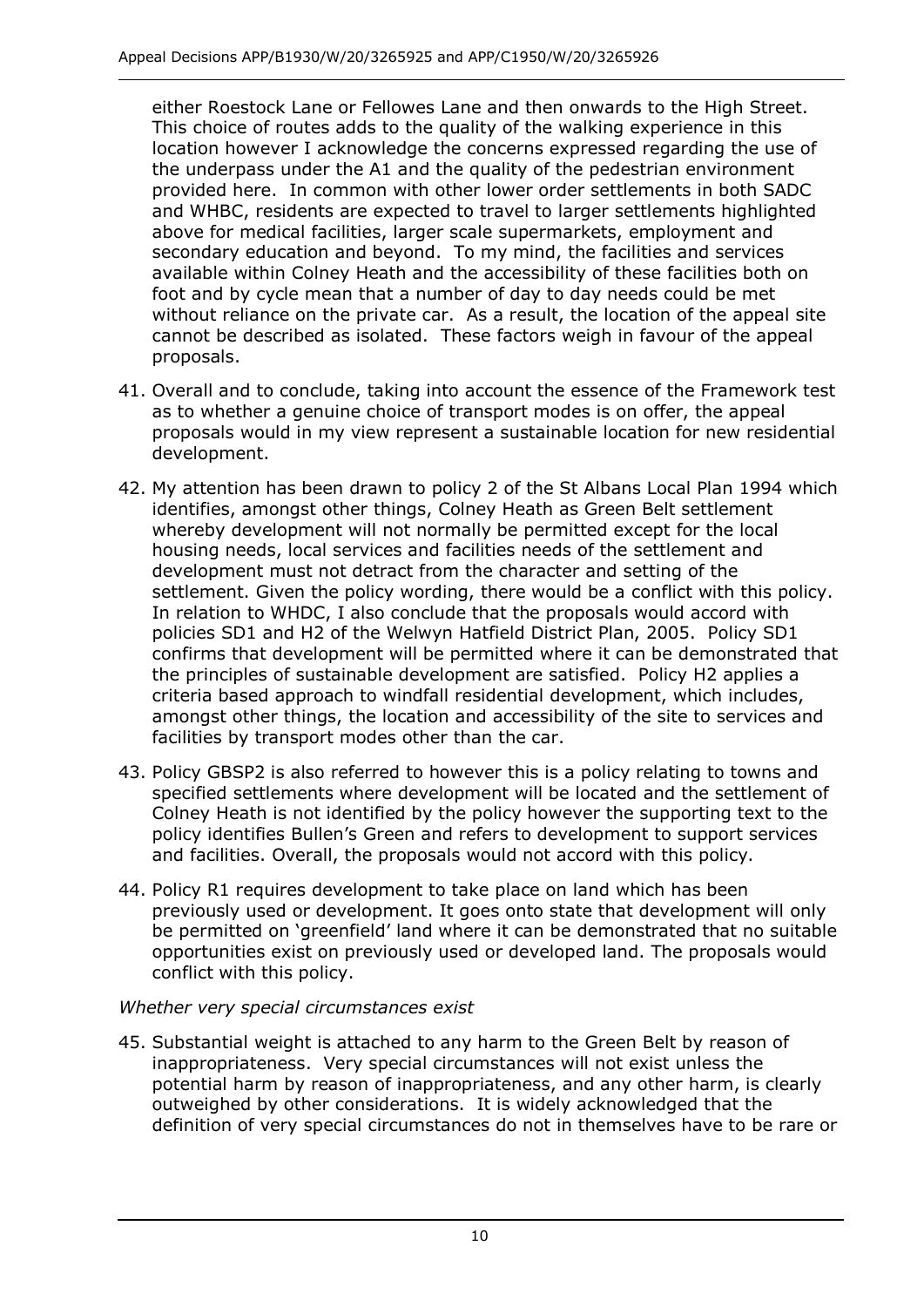uncommon<sup>1</sup>. I now turn to consider the factors which I have taken into account in making this assessment.

#### *Provision of Market Housing*

- 46. Paragraph 59 of the Framework seeks to support the Governments objective of significantly boosting the supply of homes. In order to achieve this, the Framework notes that it is important that a sufficient amount and variety of land can come forward where it is needed, that the needs of groups with specific housing requirements are addressed and that land with permission is developed without unnecessary delay.
- 47. I am aware of the Written Ministerial Statement of December 2015 which indicates that unmet need is unlikely to clearly outweigh harm to Green Belt and any other harm so as to establish very special circumstances. However, in common with the appeal decision<sup>2</sup> referred to, I note that this provision has not been incorporated within the Framework which has subsequently been updated and similar guidance within the Planning Practice Guidance has been removed. I can therefore see no reason to give this anything other than little weight as a material consideration.
- 48. It is common ground that neither SADC or WHBC can demonstrate a five year supply of deliverable homes. Whilst there is disagreement between the parties regarding the extent of this shortfall, the parties also agreed that this is not a matter upon which the appeals would turn. I agree with this position. Even taking the Councils supply positions of WHBC 2.58 years and SADC at 2.4 years, the position is a bleak one and the shortfall in both local authorities is considerable and significant.
- 49. There is therefore no dispute that given the existing position in both local authority areas, the delivery of housing represents a benefit. Even if the site is not developed within the timeframe envisaged by the appellant, and I can see no compelling reason this would not be achieved, it would nevertheless, when delivered, positively boost the supply within both local authority areas. From the evidence presented in relation to the emerging planning policy position for both authorities, this is not a position on which I would envisage there would be any marked improvement on in the short to medium term. I afford very substantial weight to the provision of market housing which would make a positive contribution to the supply of market housing in both local authority areas.

#### *Provision of Self Build*

50. Turning to consider the issue of Self Build, as part of the overall dwelling numbers, the proposal would deliver up to 10 self build or custom build dwellings. The Government attaches great importance to the provision of this element of the supply. Notably, paragraph 61 of the Framework identifies that planning policies should reflect the housing needs of different sectors of the community including, but not limited to people wishing to commission or build their own homes. Footnote 26 gives further explanation with reference to the requirements of the Self Build and Custom Housebuilding Act 2015 (as amended). The Planning Practice Guidance advises that local authorities

<sup>&</sup>lt;sup>1</sup> Wychavon DC v Secretary of State for Communities and Local Government and Butler [2008] EWCA Civ 692. <sup>2</sup> APP/C2741/W/19/3227359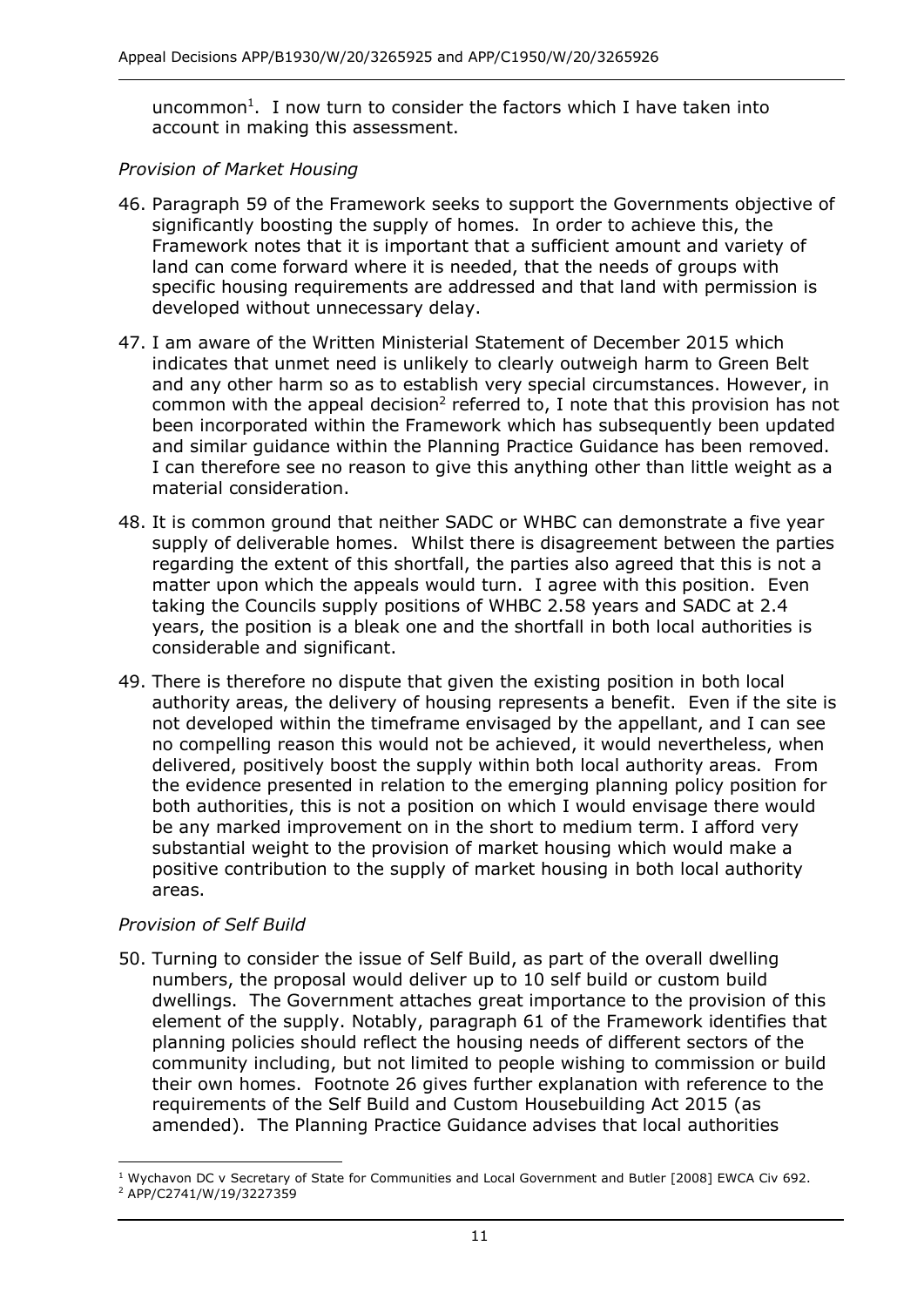should use the demand data from registers, supported by additional data from secondary sources, to understand and consider future need for this type of housing in their area. Furthermore, it goes onto note that the registers are likely to be a material consideration in decisions involving proposals for self and custom housebuilding.

- 51. In the case of these appeals, there are no development plan policies which relate specifically to the provision or delivery of self building housing in either authority. Emerging policy SP7 at WHBC identifies four allocations which would contribute towards self build plot provision although the allocations do not specify how many plots. Furthermore, neither authority has an uptodate assessment of likely future demand for this type of housing in line with the Planning Practice Guidance. The appellant provided detailed evidence in relation to the Custom Build Register, none of which was disputed. Evidence also presented demonstrated that the statutory duty to provide for base period plot provision has also not been met in either authority, in some periods by a significant margin. Taking into account other secondary data sources, these shortfalls may well be on the conservative side.
- 52. In common with both market housing and affordable housing, the situation in the context of provision of sites and past completions is a particularly poor one. To conclude, I am of the view that the provision of 10 self build service plots at the appeal site will make a positive contribution to the supply of self build plots in both local planning authority areas. I am attaching substantial weight to this element of housing supply.

# *Provision of affordable housing*

- 53. The uncontested evidence presented by the appellant on affordable housing for both local authorities illustrates some serious shortcomings in terms of past delivery trends. In relation to WHBC, the affordable housing delivery which has taken place since 2015/16 is equivalent to a rate of 23 homes per annum. The appellant calculates that the shortfall stands in the region of 4000 net affordable homes since the 2017 SHMA Update, a 97% shortfall in affordable housing delivery. If the shortfall is to be addressed within the next 5 years, it would required the delivery of 1397 affordable homes per annum. In SADC, the position is equally as serious. Since the period 2012/13, a total of 244 net affordable homes have been delivered at an average of 35 net dwellings per annum. Again, this equates to a shortfall also in the region of 4000 dwellings (94%) which, if to be addressed in the next 5 years, would require the delivery of 1185 affordable dwellings per annum.
- 54. The persistent under delivery of affordable housing in both local authority areas presents a critical situation. Taking into account the extremely acute affordable housing position in both SADC and WHBC, I attach very substantial weight to the delivery of up to 45 affordable homes in this location in favour of the proposals.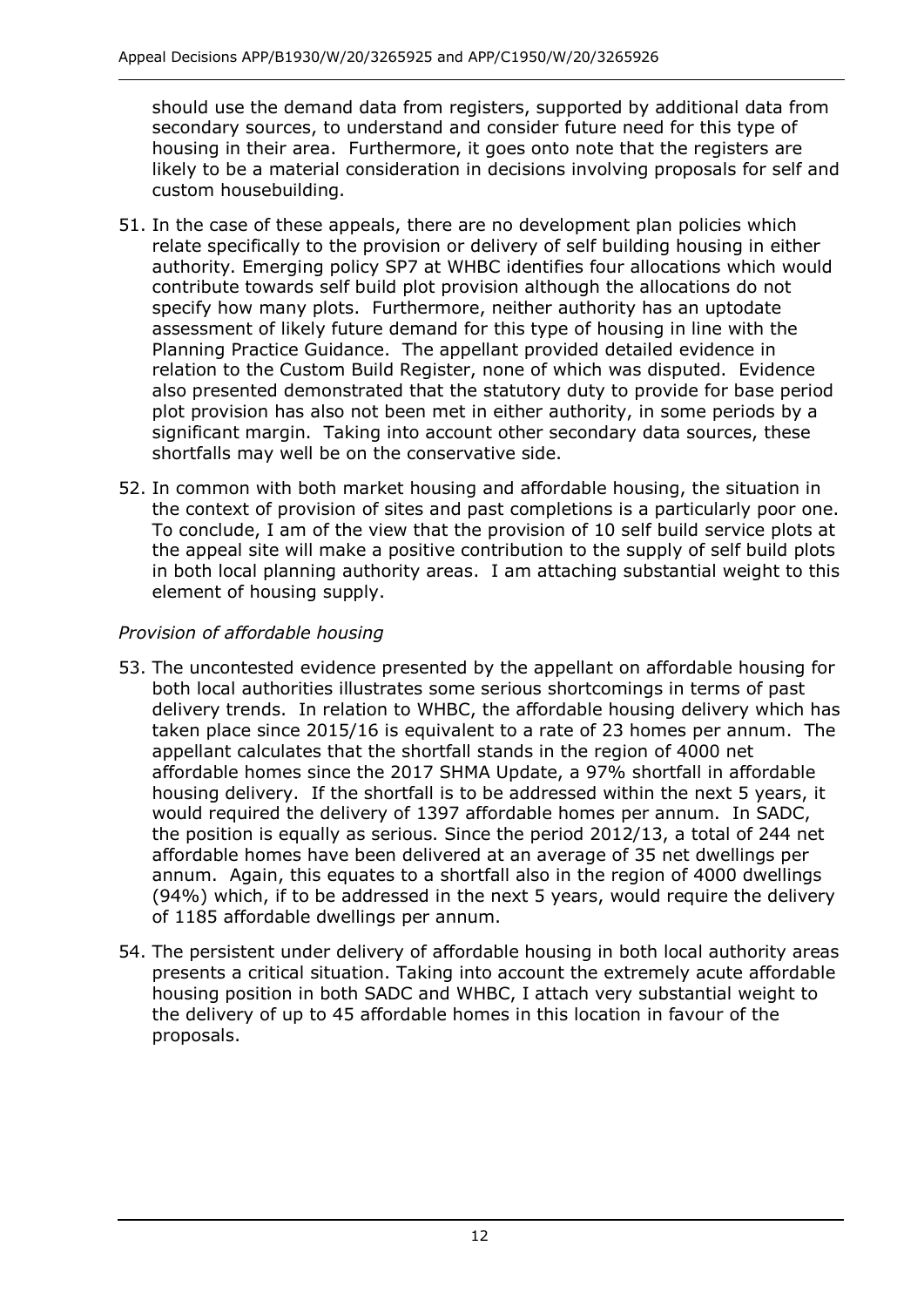## **Other Matters**

#### *Other Appeal Decisions*

- 55. I have been referred to no fewer than 21 other appeal decisions<sup>3</sup> in addition to 9 Secretary of State decisions<sup>4</sup> as part of the evidence before me in relation to these appeals. Both the appellant and the Councils have sought to draw comparisons and similarities between this extensive array of decisions before me for a variety of reasons. Two historical decisions at the appeal site, as acknowledged by the Councils, were determined under a different planning policy framework and accordingly I attach very limited weight to these. In relation to the appeal decision at the neighbouring site<sup>5</sup>, I do not have the full details of the evidence which was before that Inspector, the main issues were different to these appeals and the decision predates the current Framework.
- 56. Rarely will any other appeal decision provide an exact comparison to another situation. In some of the cases referred to, there are similarities in the size and scale of the proposal, in other cases there are entirely different planning policy positions, housing supply considerations, land use considerations, locational characteristics, main issues and other factors which have been weighed in the balance. Furthermore, it remained common ground that each appeal should be considered on its own merits as is the case here. It is for the decision maker in each case to undertake the planning balancing exercise and as a result, the weight I have attached to these other appeal cases is limited.

#### *Other Matters*

- 57. I have considered the effect of the proposals on the occupiers of the neighbouring dwellings in terms of effect on living conditions, highways impacts, flooding and loss of agricultural land. There are no objections from either SADC , WHBC or HCC in relation to these matters. I acknowledge concerns expressed by local residents in relation to existing flooding which takes place on Bullens Green Lane, however I am satisfied that appropriately worded conditions in relation to surface water and drainage can satisfactorily address any impacts of the appeal proposals in this regard. Similarly, I have no evidence before me which would lead me to reach a different conclusion to the Councils in relation to the effect of the development on the living conditions of neighbouring properties.
- 58. In terms of highways impacts, I acknowledge that a number of local residents have expressed concerns regarding localised congestion and parking and overall highways impacts. I am also mindful of the concerns expressed by Colney Heath Parish Council in connection with the data used to support the appeal proposals. However, taking into account the likely vehicular traffic to be generated by the development and the conclusions reached by the supporting

<sup>3</sup> Two historical appeal decisions at the appeal site E6/1973/3202 & E6/1954/0860, APP/B1930/W/19/3235642, APP/Y0435/W/20/3251121, APP/C2714/W/19/3227359, APP/D2320/W/20/3247136, APP/P0119/W/17/3191477, APP/P1615/W/18/3213122, APP/G2435/W/18/3214451 & 3214498, APP/W0530/W/19/3230103, APP/C1570/W/19/3234530 & 3234532, APP/X0360/W/19/3238048, APP/H1840/W/20/3255350, APP/P3040/W/17/3185493, APP/L3815/W/16/3165228, APP/D0840/A/13/2209757, APP/G1630/W/14/3001706, APP/G5180/W/16/3144248, APP/G5180/W/18/3206569, APP/E2001/W/20/3250240, <sup>4</sup> APP/W4705/V/18/3208020, APP/Q3115/W/19/3230827, APP/C4235/W/18/3205559, APP/P1615/A/14/2218921, APP/A0665/W/14/2212671, APP/H1840/A/13/2199085 & 2199426, APP/P4605/W/18/3192918, APP/Q3630/A/05/119826, APP/W1850/W/20/3244410 <sup>5</sup> APP/B1930/W/15/3137409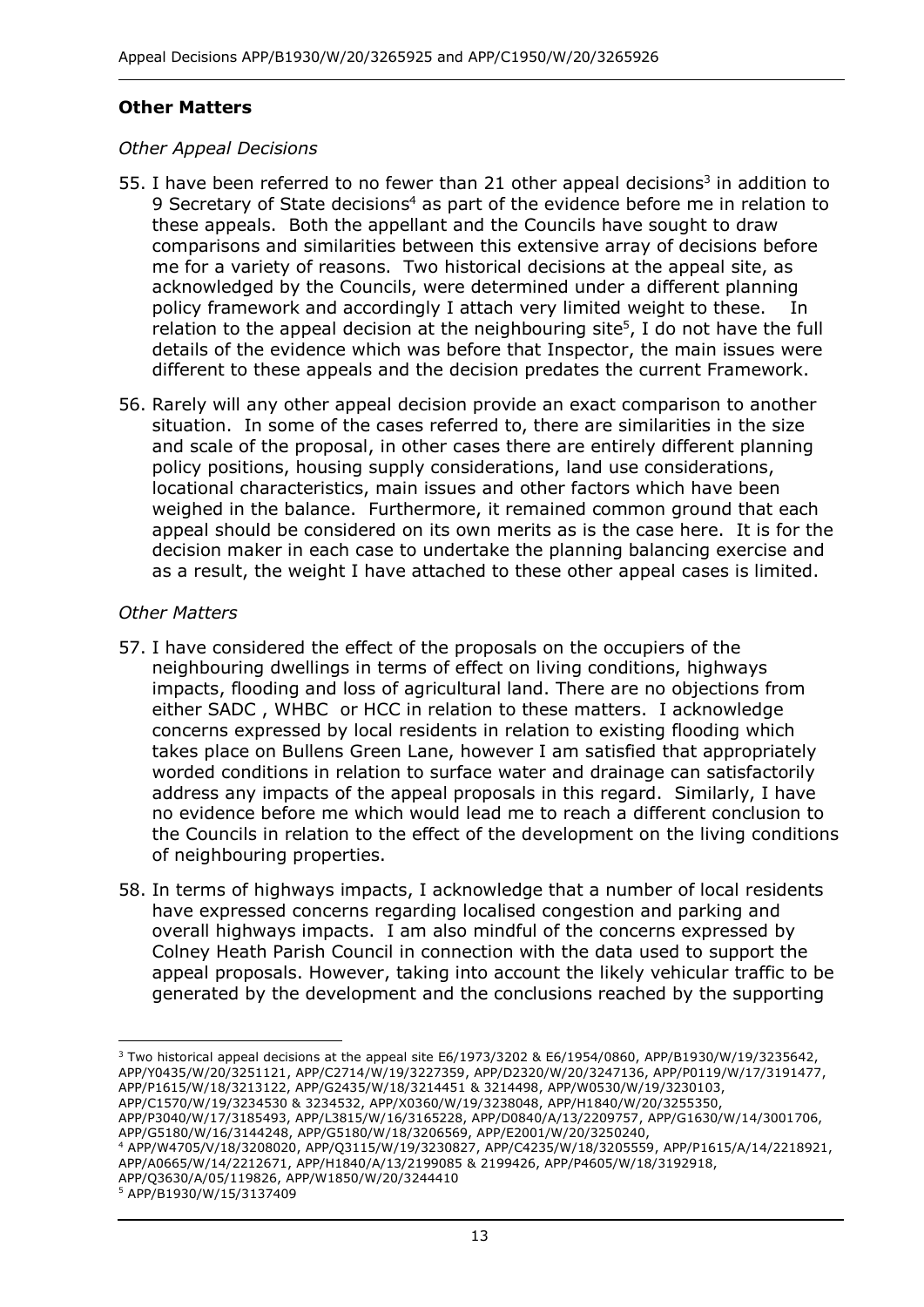transport assessments, I concur with the view that this will not have a severe impact on the operation of the wider highways network.

- 59. The site access would be located off Bullens Green Lane where it is currently subject to the national speed limit. The Highways Authority consider that the introduction of a transitional speed limit restriction may be necessary to the south of the site. As a result, two Grampian conditions are proposed to address this issue. I conclude that the development would not cause harmful levels of congestion or increase risk to highway safety.
- 60. I note the conclusions the Councils have drawn in relation to the loss of agricultural land and the inconsistencies between the development plan policies and the Framework in this regard and can see no reason to disagree with the conclusions drawn by the Councils in relation to this matter.
- 61. The Councils argued that the site is not a suitable location for housing as it does not form part of the emerging policy context for either SADC or WHBC. Whilst I acknowledge this to be the case, this in itself is not a reason that the appeals should fail. In neither SADC nor WHBC is there an emerging policy position to which any significant weight can be attached. The SADC Local Plan Review was adopted in 1994, some 27 years ago. The most recent replacement plan was withdrawn. As a result, there is currently no uptodate strategic housing land requirement assessment which has been subject to any rigorous soundness assessment through the local plan examination process.
- 62. Turning to consider the position at WHBC, the adopted plan dates from 2005, some 16 years ago. The emerging plan was submitted for examination some 4 years ago. As was outlined during the inquiry, Interim Findings issued by the Inspector in October 2020 and subsequent round up notes issued by the Inspector in March 2021 set out that findings in relation to the FOAHN, windfall allowance and green belt boundaries at proposed development sites are yet to be issued. As a result, I am unable to conclude with any certainty when the WHBC Plan will be found sound and as such attach very limited weight to this emerging plan.

# *Biodiversity*

- 63. Policy R11 of the WHBC Local Plan requires, amongst other things, that all new development should demonstrate how it would contribute positively to the biodiversity of the site by meeting a number of identified criteria. In the case of these appeals, the criteria most relevant are (i) the retention and enhancement of natural features of the site and (ii) the promotion of natural areas and wildlife corridors where appropriate as part of the design. For SADC, my attention has been drawn to policy 106 of the SADC Local Plan 1994 however this policy deals specifically with the effect of planning applications on identified SSSIs, Nature Reserves, other sites of wildlife, geographical or geomorphological importance which is not applicable to the appeal site. This is a position confirmed by the Councils in their proof of evidence.
- 64. The appeals are supported by an amended Ecological Impact Assessment. Hertfordshire Ecology, as ecological advisors to both WHBC and SADC confirmed that subject to a suitably worded condition and obligations within the Section 106 agreement, both of which I set out later within this report, the appeal proposals adequately address the ecological impacts of the development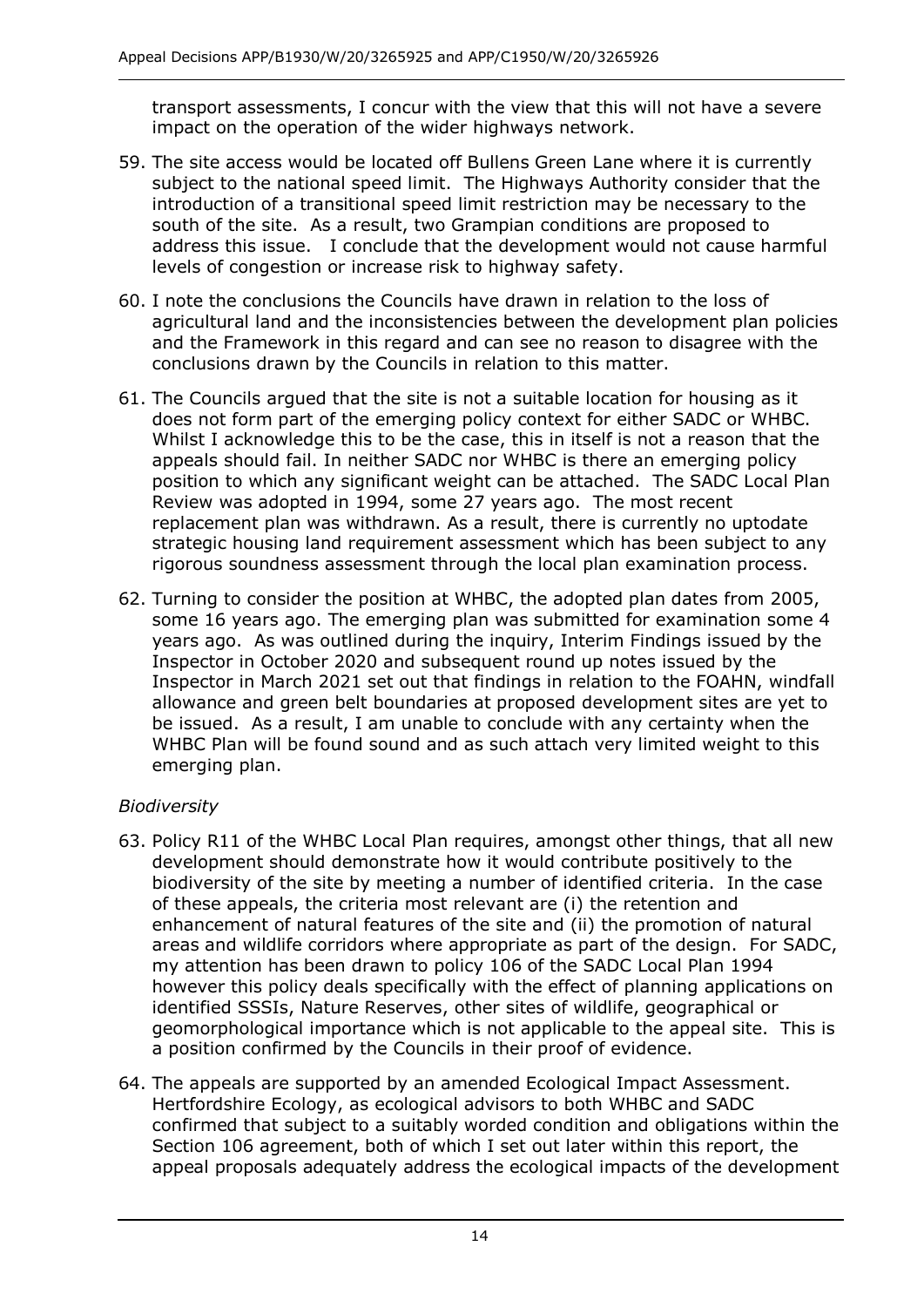at the appeal site. I therefore conclude that the proposals would accord with policy R11 of the WHBC Local Plan in this regard.

# **Planning Obligation**

- 65. I have taken into account the various obligations identified within the executed Section 106 Agreement with regards to the statutory requirements in Regulation 122 of the Community Infrastructure Levy (CIL) as well as the tests identified at paragraph 56 of the Framework. The obligation would secure a number of provisions relating to HCC, SADC and WHBC. I deal with each of these individual matters in turn.
- 66. A number of clauses in relation to biodiversity measures are proposed. A biodiversity offsetting contribution is included within the obligation, which would contribute towards the creation of new habitats. This would be calculated by using the Biodiversity Net Gain Matrix which provides for a financial contribution based on the formula identified by the matrix which measures and takes into account biodiversity losses and gains resulting from the development. In support of this approach, the Councils have identified that adopting the use of this matrix approach allows for landscaping and open space proposals as well as on site mitigation to be taken into account at reserved matters stage. In addition, the parties have also referred me to an alternative appeal decision<sup>6</sup> to endorse the use of the Biodiversity Net Gain Matrix approach. Once calculated, a scheme would be submitted for approval to both Councils referred to as the biodiversity offsetting scheme. In addition to this offsetting, biodiversity onsite compensation would also be provided through the identification of biodiversity measures to be implemented within the site as part of an identified onsite compensation scheme. In both instances, the Councils would be approving the onsite and offsetting schemes with reference to the biodiversity metric formular approach.
- 67. A green space contribution, to be calculated based on the precise number of dwellings and mix, will deliver the creation of a wildflower meadow at Angerland public open space off Bishops Rise, South Hatfield. Officers confirmed that this was the closest facility to the appeal site to which improvement requirements have been identified.
- 68. I note the Councils expressed concerns that the appellant could rely on the green space contribution as part of the biodiversity offsetting scheme and biodiversity offsetting contribution. However the biodiversity offsetting scheme, by definition, requires a scheme to be approved by both Councils to include but not limited the identification of an appropriate receptor site(s). As a result, I consider that this matter is adequately addressed by the obligation and the concerns are unfounded.
- 69. Taking into account the information and evidence presented, I am content that the obligations in relation to biodiversity, including the offsetting contribution, offsetting scheme and onsite compensation are necessary, directly related to the development and fairly and reasonably related in scale and kind. I draw the same conclusion in relation to the green space contribution. These obligations therefore comply with Regulation 122 of the CIL Regulations and can be taken into account in the grant of planning permission.

<sup>6</sup> APP/Y0435/W/20/3251121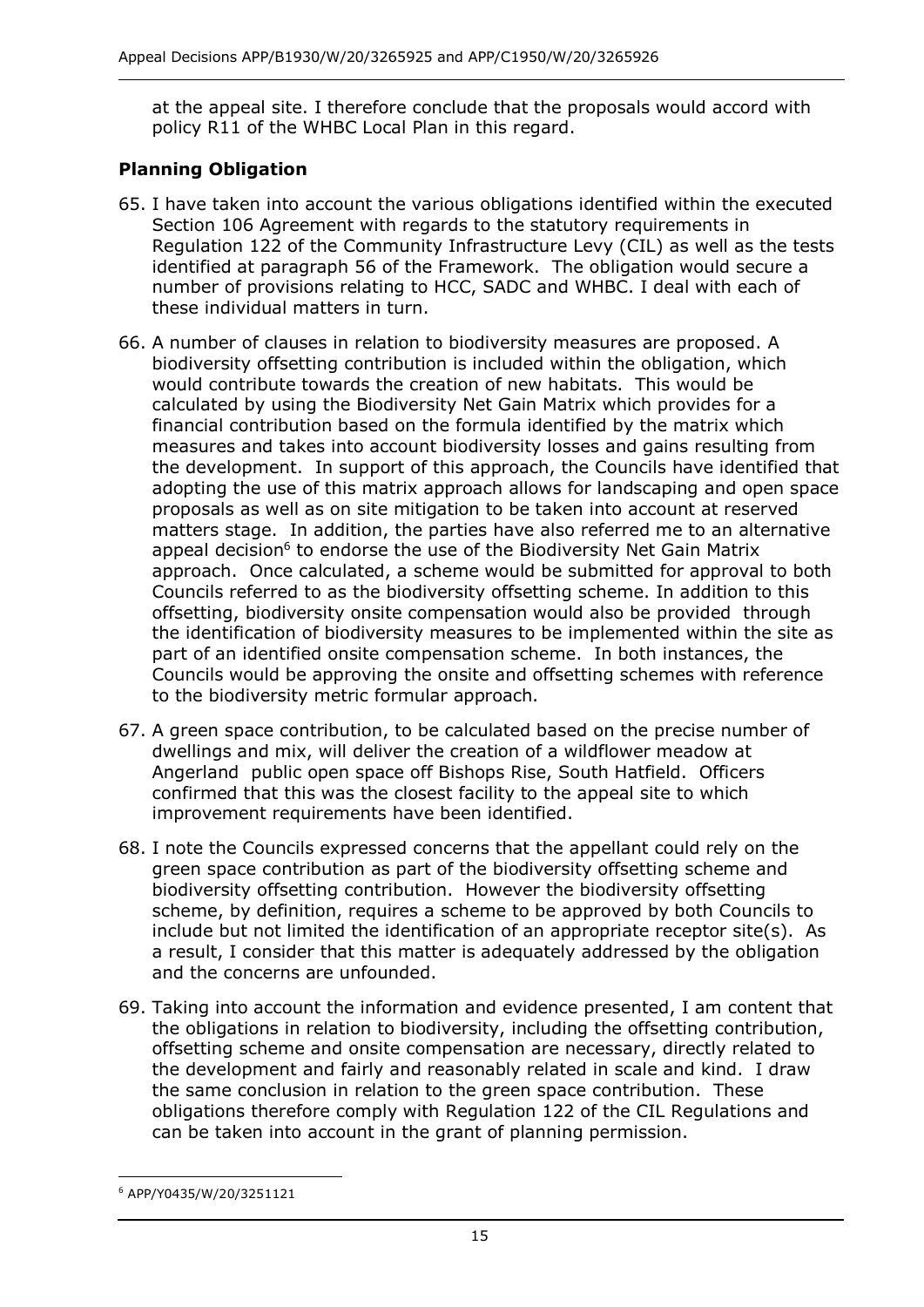- 70. In addition to the above, the obligation would secure the provision of affordable housing, apportioned equally between WHBC and SADC. The affordable housing scheme would also secure the mix of units and tenures. In a similar way, the obligation would secure the plots and associated provision for the self build and custom housebuilding plots on the site. A district community facilities contribution is sought, to provide improvements towards the Roestock Park Scout Hut. Obligations relating to the highways works necessary to implement the scheme, waste and recycling, bus stop improvements at Hall Gardens, travel plan, libraries contribution towards improvements to the Creator Space at Hatfield Library, education contribution for both primary and secondary school provision, youth contribution towards increased provision at Hatfield Youth Centre, indoor sports facilities contribution towards the University of Hertfordshire and/or Hatfield Swimming Pools, and medical facilities in the form of community healthcare, general medical services specified at Northdown Road and/or Burvill House Surgery and mental health contribution specified at Queensway Health Centre and Roseanne House are also included. Finally, a monitoring fee, not to exceed £5000 would be payable to WHBC to cover the reasonable and proper administrative costs of monitoring compliance with the obligations.
- 71. The delivery of up to 100 dwellings in this location will result in an increase in the local population, with subsequent impacts on schools, social infrastructure such as medical facilities, libraries, sports and transport. A number of the other obligations, for example the provision of self or custom build housing as well as the provision for affordable housing weigh in favour of the appeal proposals.
- 72. I conclude that all of the aspects of the obligations outlined above are necessary to make the development acceptable in planning terms, directly related to the development and fairly and reasonably related in scale and kind to the development. As a result, the obligations therefore comply with Regulation 122 of the CIL Regulations and can be taken into account in the grant of planning permission.
- 73. The obligation also includes a contribution towards outdoor sports facilities, specifically improving drainage at grass pitches at Welham Green recreation ground and/or towards repairs to the bowls ground in the same location. Welham Green is approximately 3.5km from the appeal site. There is an existing recreational facility next to the appeal site, as well as outdoor sports facilities, albeit within SADC, located locally within Colney Heath. I am not convinced that this contribution would be necessary to make the development acceptable in planning terms or directly related to the development. Accordingly, I do not find this part of the obligation would satisfy the necessary tests.

# **Conditions**

74. A round table session was held at the inquiry to discuss a list of agreed planning conditions. I have considered this list of conditions with reference to the tests as set out at paragraph 55 of the Framework. Where necessary, I have amended the wording of the conditions in the interests of precision and clarity.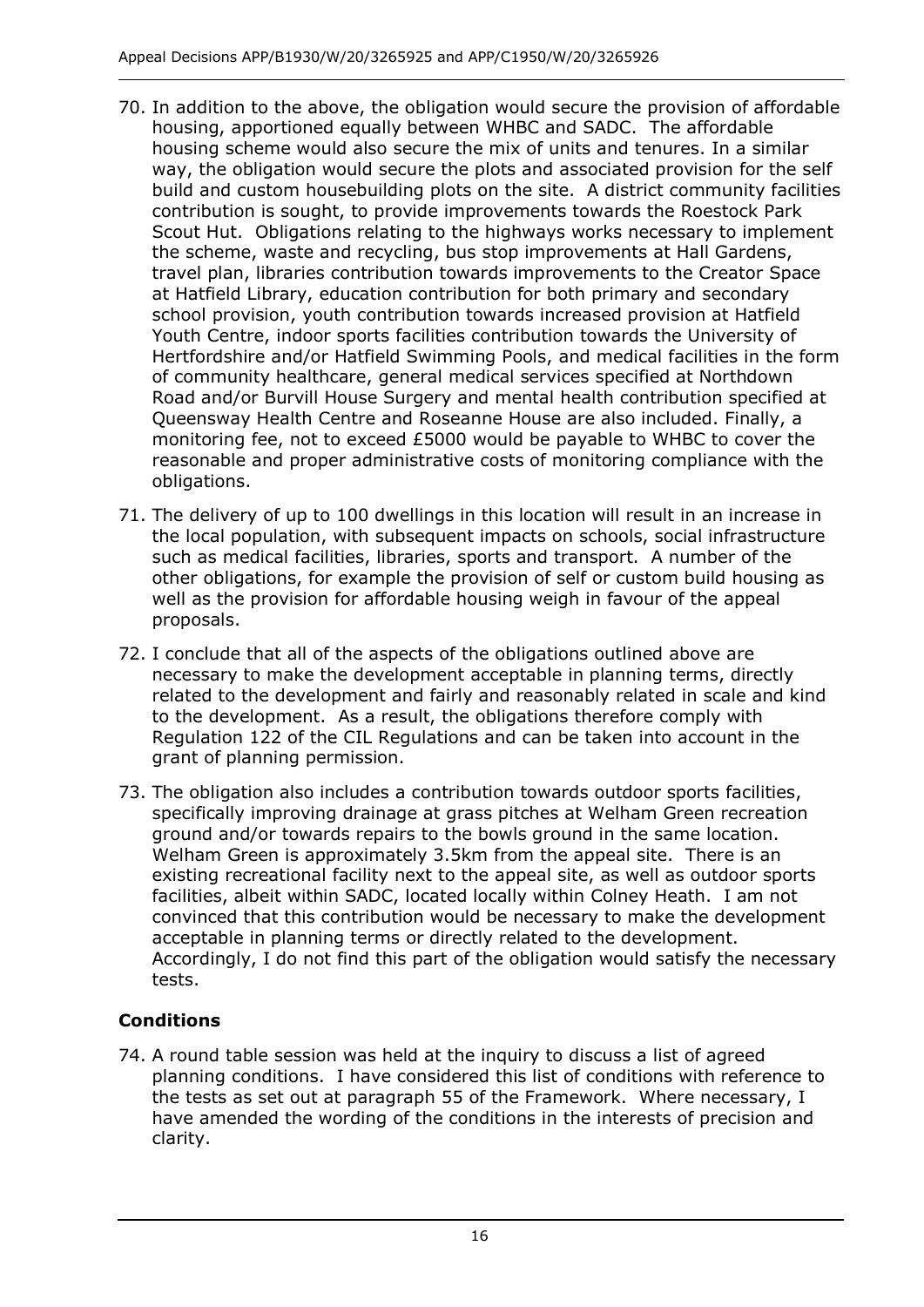- 75. In the interests of certainty and highways safety, conditions outlining the approved plans, including the access arrangements and their implementation, as well as the visibility splays, are necessary. I have however not included the suggested condition relating to the parameter plan as I do not consider a condition relating to this is necessary or reasonable in this instance. As the proposals are in outline form only, it is however necessary to specify the reserved matters to be submitted for approval and associated time limits for their submission and subsequent implementation. Two highways related conditions are attached. The first relate to submission, approval and implementation of any necessary Traffic Regulations Order (TRO). The second relates to the provision of a safe and suitable pedestrian crossing and footway on Fellowes Lane. Both of these conditions are necessary in the interests of highways safety.
- 76. A condition requiring an archaeological written scheme of investigation is both necessary and reasonable in order to establish the presence or absence of archaeological remains. Conditions requiring the submission of a scheme relating to surface water drainage and also relating to the arrangements for surface water to be disposed of are necessary and reasonable to ensure the satisfactory storage and disposal of surface water from the site. To address any risk of flooding, a further condition is attached requiring the development to be completed in accordance with the Flood Risk Assessment and Drainage Strategy. In addition, to prevent contamination, conditions have been attached which require full details of any substance containers to be submitted and approved in writing and also specific details of works involving excavation. A condition relating to indoor and outdoor noise levels is both necessary and reasonable to protect the living conditions of future residents. Furthermore, a condition relating to accessible housing is justified in order to ensure the needs of accessible or wheelchair housing are met.
- 77. The submission of a construction management plan is required by condition 11. This is necessary in the interests of highways safety and also the living conditions of nearby residents. In order to promote sustainable transport a condition relating to the provision of electric vehicle charging points has been included. Conditions covering landscaping details, a landscaping and ecological management plan and requiring a tree protection plan and method statement are necessary to ensure that the appearance of the development is satisfactory, biodiversity impacts of the development are suitably addressed and that where necessary, to ensure that retained trees and hedgerows are protected during the course of construction.

# **Conclusions**

78. The proposals would cause harm by reason of inappropriateness and harm to openness. Both of these attract substantial weight. I have also attached moderate weight to harm to the character and appearance of the area. However, these appeals involves two local authority areas, both of which have acute housing delivery shortages and acute affordable housing need. The proposals would make a contribution towards addressing these needs in the form of market, self build and affordable housing in both WHBC and SADC. I have attached very substantial weight to the provision of both market housing and affordable housing. I have attached substantial weight to the provision of self build housing. These factors, when considered collectively demonstrate that very special circumstances do exist.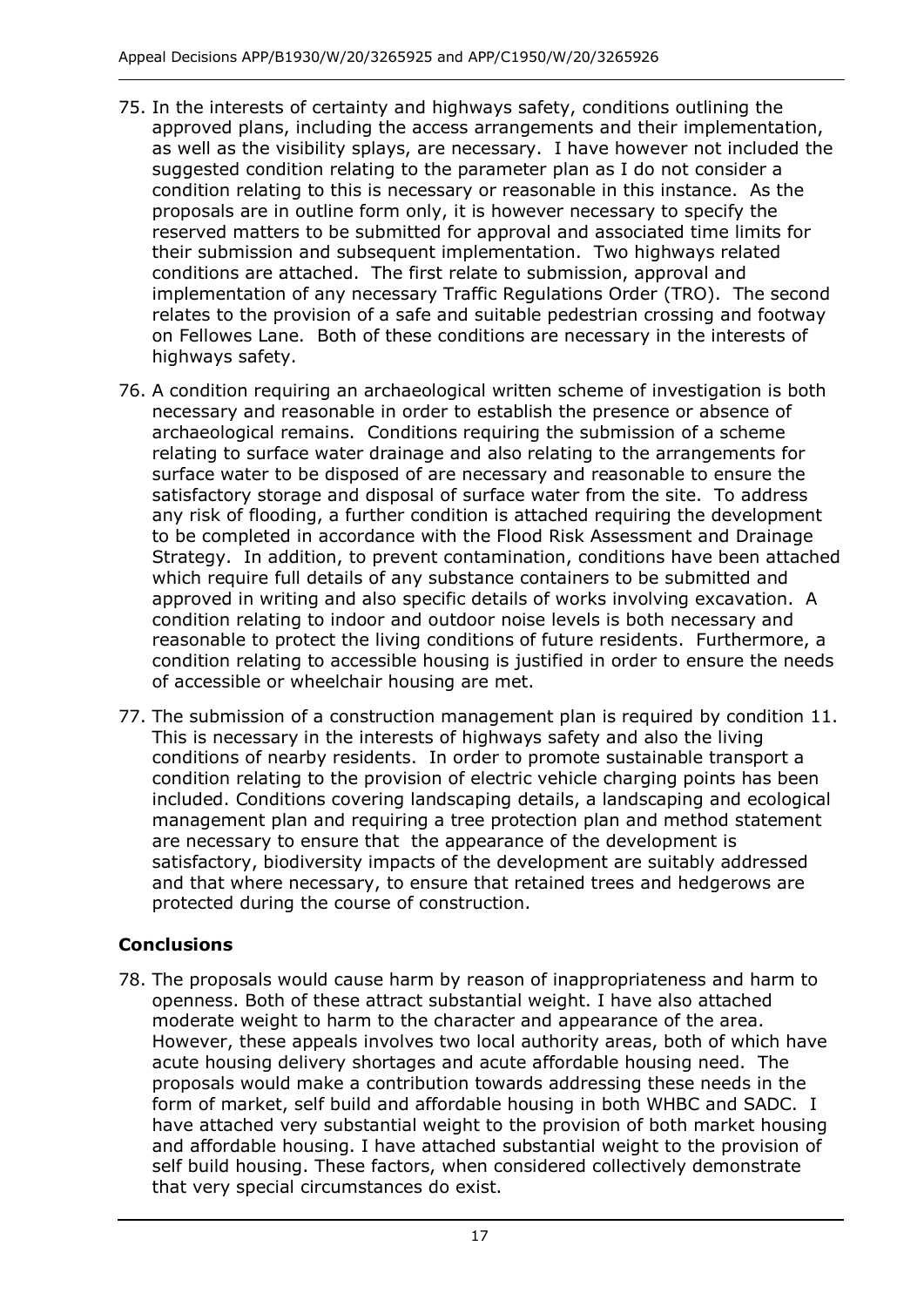79. I conclude that in the case of these appeals, I find that the other considerations in this case clearly outweigh the harm that I have identified. Looking at the case as a whole, very special circumstances do exist to justify inappropriate development in the Green Belt. My findings on the other matters before me do not lead me to a different conclusion. As a result, I therefore conclude that the proposals would comply with both the Framework and the development plans taken as a whole. For the reasons given above, and having considered all other matters raised, the appeals are allowed.

*C Masters*

INSPECTOR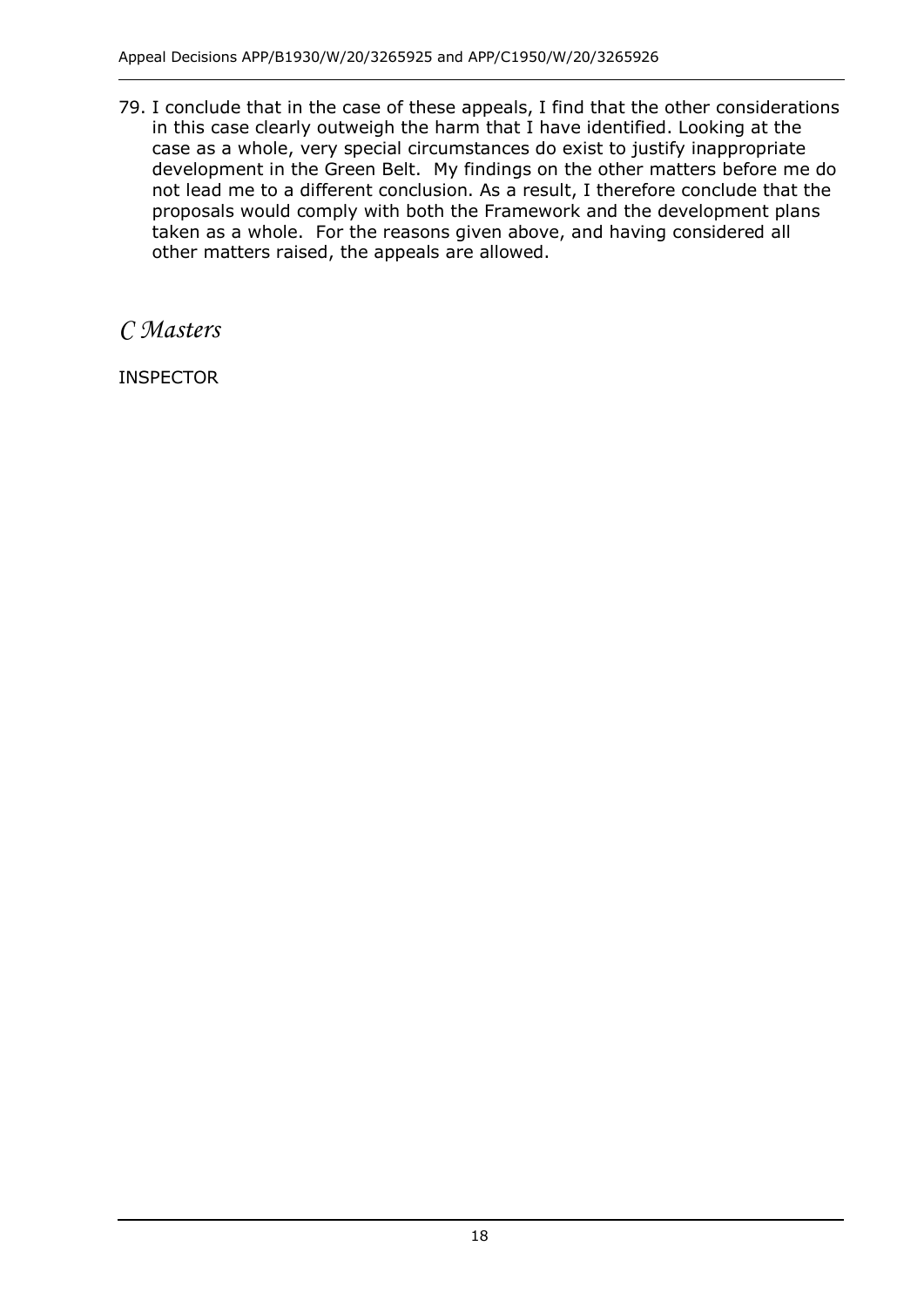### **APPEARANCES**

| FOR THE LOCAL PLANNING AUTHORITES:                 |                                                                           |
|----------------------------------------------------|---------------------------------------------------------------------------|
| Matthew Fraser of Counsel                          | Instructed by WHBC and SADC                                               |
| He called:                                         |                                                                           |
| Phillip Hughes BA(Hons)<br>MRTPI FRGS Dip Man MCMI | Director of PHD Chartered Town Planners Limited                           |
| Other Participants at Round Table Discussions:     |                                                                           |
| David Elmore                                       | Senior Development Management Officer, Welwyn<br>Hatfield Borough Council |
| Ruth Ambrose<br>MA (Hons) MTP MRTPI                | St Albans Borough Council                                                 |
| <b>Martin Hicks</b>                                | Hertfordshire Ecology                                                     |
| Martin Wells                                       | Hertfordshire County Council Growth and Infrastructure<br>Unit            |
| Chris Martin                                       | Hertfordshire County Council Children's Services<br>(Education)           |
| Lindsay McCauley                                   | Hertfordshire County Council Highways                                     |
| Rob Walker                                         | Solicitor, Welwyn Hatfield Borough Council                                |
| FOR THE APPELLANT:                                 |                                                                           |
| Zack Simons of Counsel                             | Instructed by Russell Gray of Woods Hardwick                              |
| He called:                                         |                                                                           |
| Andrew Crutchley BA (Hons)<br>PG Dip (Oxon) MCIfA  | Director at the Environmental Dimension Partnership                       |
| John Freeman<br>MEng CEng MICE MICHT MIOD          | Director of Woods Hardwick Ltd                                            |
| Gary Holliday B.A (Hons) MPhil<br>CMLI Ltd         | Director at FPCR Environment and Design Ltd                               |
| Andrew Moger BA (Hons) MA<br><b>MRTPI</b>          | Associate Director at Tetlow King Planning Ltd                            |
| James Stacey BA (Hons) Dip TP                      | Senior Director at Tetlow King Planning Ltd                               |
| <b>MRTPI</b>                                       |                                                                           |
| Russell Gray BA (Hons) DIP UP MRTPI                | Director of Woods Hardwick Planning Ltd                                   |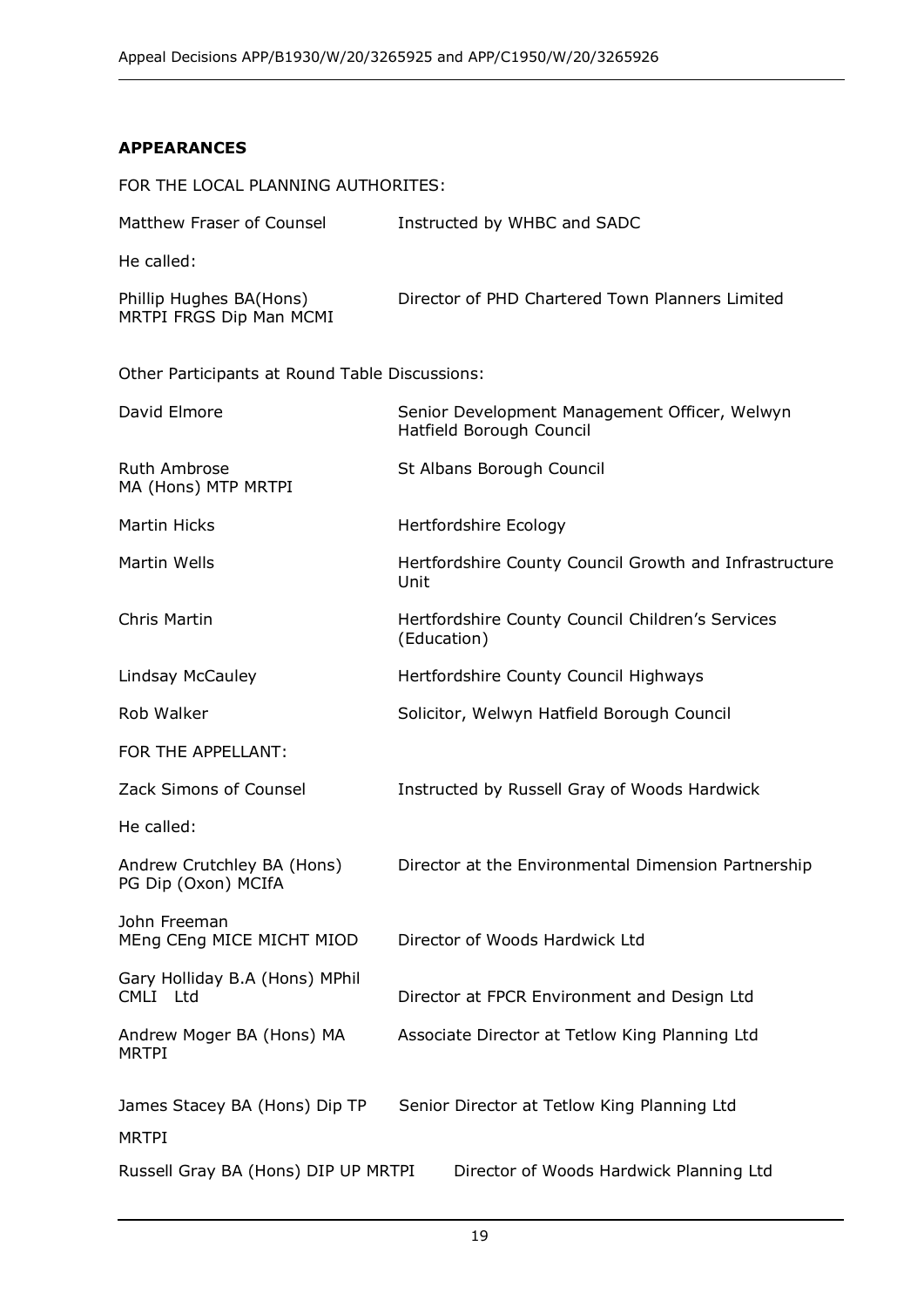Other Participants at Round Table Discussion

Paul Arnett Town Legal

RULE SIX PARTY:

John Clemow – 4ColneyHeath

INTERESTED PERSONS:

Cllr Peter Cook Colney Heath Parish Council

#### **DOCUMENTS SUBMITTED DURING INQUIRY**

CD 10.13 Appeal Decision, land at Church Lane, Wittington<br>CD 7.07 Extracts from SADC SHLAA 2009 Extracts from SADC SHLAA 2009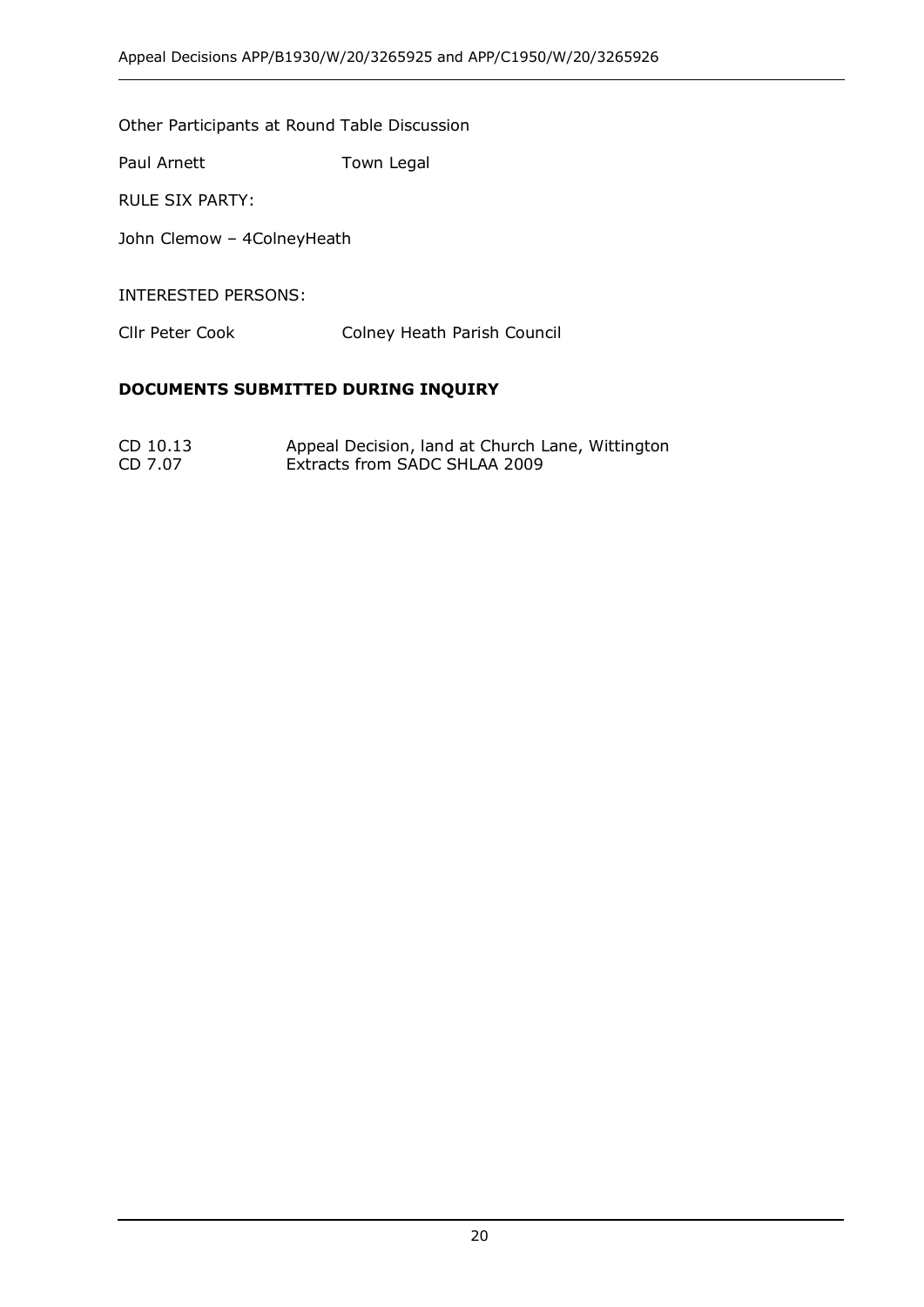# **SCHEDULE OF CONDITIONS**

- 1. Details of the appearance, landscaping, layout, and scale, (hereinafter called, the reserved matters) shall be submitted to and approved in writing by the Local Planning Authority before any development begins and the development shall be carried out as approved.
- 2. Application for approval of the reserved matters shall be made to the Local Planning Authority before the expiration of three years from the date of this permission.
- 3. The development hereby permitted shall be carried out in accordance with the following approved plans: drawing no. 17981 1002 (Site Location Plan), drawing no. 18770-FELL-5-500 Rev B (Revised Site Access) and drawing no. 18770-FELL-5-501 Rev A (Proposed Footpath Connection).
- 4. The development hereby permitted shall be begun before the expiration of two years from the date of approval of the last of the reserved matters to be approved, whichever is the later.
- 5. No development of the site shall commence until: a) A scheme to reduce speeds (to support the access proposals designed to 30mph) on Bullens Green Lane, Colney Heath, is provided to and approved in writing by the Local Planning Authority. Any scheme is required to be designed in line with the requirements of Hertfordshire County Council's (HCC) Speed Management Strategy (SMS); and b) Any necessary Traffic Regulation Order (TRO) is made in respect of part a) to this condition. 'Made' means that the TRO has been approved and can be implemented. No occupancy of the site can occur until the Traffic Regulation Order referred to above is implemented and brought into force. Evidence of the implemented scheme, in the form of a Certificate of Completion of the Section 278 of the Highways Act 1980, must be submitted to and approved in writing by the local planning authority.
- 6. No development of the site shall commence until a scheme for the provision of a safe and suitable pedestrian crossing and footway on Fellowes Lane, Colney Heath, in line with drawing number 18770-FELL-5-501 Rev A in principle, is provided and approved in writing by the Local Planning Authority and is designed in line with the requirements as set out in Hertfordshire County Council's Roads in Hertfordshire: Highway Design Guide (3rd edition). No occupation of any part of the development may occur before implementation of the approved scheme referred to in Part 1 of the condition.
- 7. No works involving excavations (e.g. piling or the implementation of a geothermal open/closed loop system) shall be carried until the following has been submitted to and approved in writing by the Local Planning Authority. a) An Intrusive Ground Investigation to identify the current state of the site and appropriate techniques to avoid displacing any shallow contamination to a greater depth

b) A Risk Assessment identifying both the aquifer and the abstraction point(s) as potential receptor(s) of contamination including turbidity.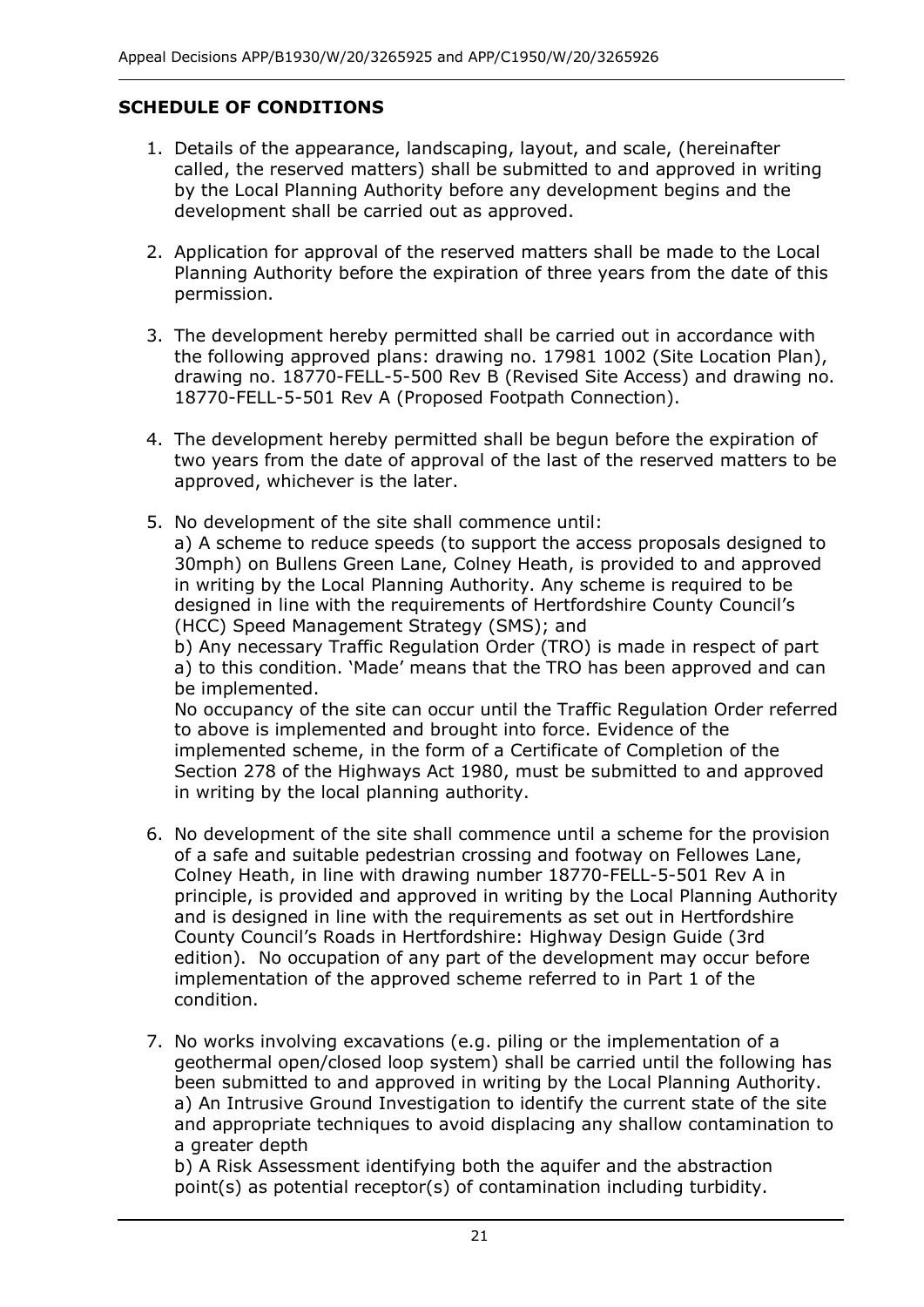c) A Method Statement detailing the depth and type of excavations (e.g. piling) to be undertaken including mitigation measures (e.g. turbidity monitoring, appropriate piling design, off site monitoring boreholes etc.) to prevent and/or minimise any potential migration of pollutants including turbidity or existing contaminants such as hydrocarbons to public water supply. Any excavations must be undertaken in accordance with the terms of the approved method statement.

All works shall be carried out in accordance with approved reports listed above.

The applicant or developer shall notify Affinity Water of excavation works 15 days before commencement in order to implement enhanced monitoring at the public water supply abstraction and to plan for potential interruption of service with regards to water supply.

8. Development must not commence until an Archaeological Written Scheme of Investigation has been submitted to and approved in writing by the local planning authority. The scheme shall include an assessment of archaeological significance and research questions; and:

a) The programme and methodology of site investigation and recording; b) The programme and methodology of site investigation and recording as required by the evaluation;

c) The programme for post investigation assessment

d) Provision to be made for analysis of the site investigation and recording; e) Provision to be made for publication and dissemination of the analysis and records of the site investigation;

f) Provision to be made for archive deposition of the analysis and records of the site investigation;

g) Nomination of a competent person or persons/organisation to undertake the works set out within the Archaeological Written Scheme of Investigation. The development must not take place other than in accordance with the approved programme of archaeological works set out in the Written Scheme of Investigation.

In the event that contamination is found at any time when carrying out the approved development that was not previously identified it must be reported in writing immediately to the Local Planning Authority.

An investigation and risk assessment and, where remediation is necessary, a remediation scheme must then be submitted to and approved in writing by the Local Planning Authority and implemented as approved. The Local Planning Authority must be given two weeks written notification of commencement of the remediation scheme works.

The investigation and risk assessment must assess the nature and extent of any contamination on the site, whether or not it originates on the site and must be undertaken by competent persons. A written report of the findings must be produced and the findings must include:

- (i) a survey of the extent, scale and nature of contamination;
- (ii) (ii) an assessment of the potential risks to:
	- human health;
		- property (existing or proposed) including buildings;
		- crops;
		- livestock;
		- pets;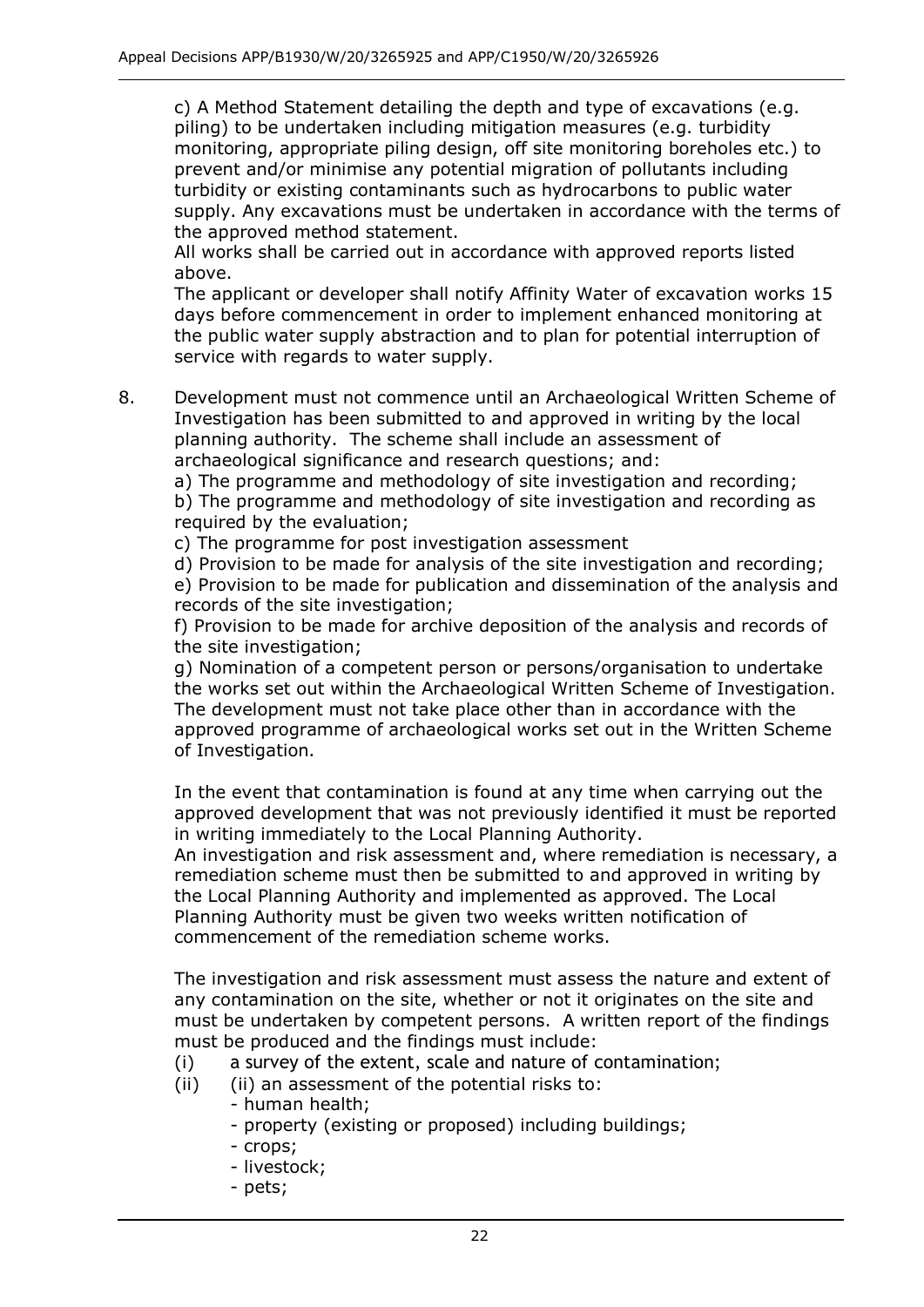- woodland and service lines and pipes;
- adjoining land;
- groundwaters and surface waters;
- ecological systems;
- archaeological sites and ancient monuments.

(iii) an appraisal of remedial options, and proposal of the preferred option(s).

The investigation and risk assessment must be conducted in accordance with DEFRA and the Environment Agency's 'Model Procedures for the Management of Land Contamination, CLR 11'.

Remediation Scheme

Following completion of measures identified in the approved remediation scheme, a verification report which demonstrates the effectiveness of the remediation carried out must be submitted to and approved in writing by the local planning authority.

9. Development must not commence until the final design of the drainage scheme is completed and sent to the local planning authority for approval. The surface water drainage system should be based on the submitted the Flood Risk Assessment and Drainage Strategy (prepared by Woods Hardwick, ref: 18770/FRA and DS, dated August 2020). The scheme must also include:

a) Detailed, updated post-development calculations/modelling in relation to surface water for all rainfall events up to and including the 1 in 100 year return period, this must also include a +40% allowance for climate change; b) A detailed drainage plan including the location and provided volume of all SuDS features, pipe runs and discharge points. If areas are to be designated for informal flooding these should also be shown on a detailed site plan; c) Exceedance flow paths for surface water for events greater than the 1 in 100 year including climate change allowance;

d) Detailed engineered drawings of the proposed SuDS features including cross section drawings, their size, volume, depth and any inlet and outlet features including any connecting pipe runs. This should include details regarding the connection into the existing Thames Water surface water sewer;

e)The drainage scheme shall also confirm use of an oil/water interceptor; and

f) Final detailed management plan to include arrangements for adoption and any other arrangements to secure the operation of the scheme throughout its lifetime.

The scheme shall be fully implemented and subsequently maintained, in accordance with the timing / phasing arrangements embodied within the scheme or within any other period as may subsequently be agreed, in writing, by the local planning authority.

10. Development must not commence until details of all substance containers are submitted to and approved in writing by the local planning authority. These details must include:

a) Confirmation of bunding of 110% capacity; and

b) Confirmation of the presence of a leak detection system and methodology that includes immediate notification to Affinity Water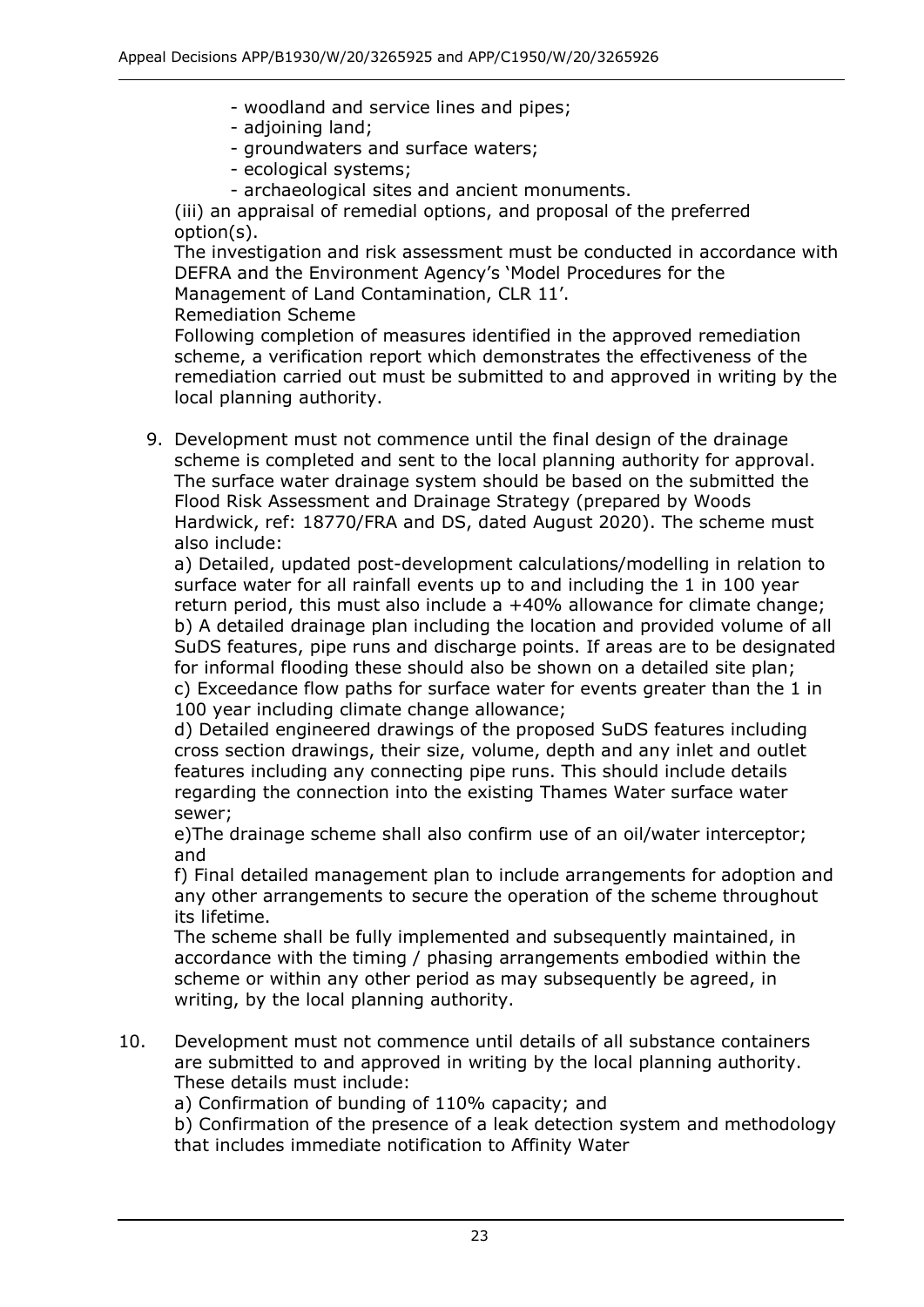11. Development must not commence until a Construction Management Plan has been submitted to and approved in writing by the Local Planning Authority. Thereafter the construction of the development must only be carried out in accordance with the approved Plan. The Construction Management Plan must include details of:

a) Construction vehicle numbers, type, routing;

b)Access arrangements to the site;

c) Traffic management requirements including arrangements for the PROW across the site during construction;

d) Construction and storage compounds (including areas designated for car parking, loading / unloading and turning areas);

e) Siting and details of wheel washing facilities;

f) Cleaning of site entrances, site tracks and the adjacent public highway; g) Timing of construction activities (including delivery times and removal of waste) and to avoid school pick up/drop off times;

h) Provision of sufficient on-site parking prior to commencement of construction activities;

i) Post construction restoration/reinstatement of the working areas and temporary access to the public highway; and

j) Where works cannot be contained wholly within the site a plan should be submitted showing the site layout on the highway including extent of hoarding, pedestrian routes and remaining road width for vehicle movements.

12.No development above ground level shall take place until a scheme to protect the development from noise due to transport sources is submitted to and approved in writing by the local planning authority. The scheme must ensure that:

The indoor ambient noise levels in living rooms and bedrooms meet the standards within BS 8233:2014. Relaxed noise levels in BS 8233:2014 will not be accepted in living rooms and bedrooms unless it can be demonstrated that good acoustic design practices have been followed and the implementation of acoustic barriers/bunds to lower façade noise levels as much as reasonably practicable, have been implemented. Internal LAmax levels should not exceed 45dB more than ten times a night in bedrooms; If opening windows raises the internal noise levels above those within BS8233, the mechanical ventilation will need to be installed, with ventilation rates required to meet those found within The Noise Insulation Regulations 1975. Alternative methods (such as passive systems) and rates can be considered, however, evidence that overheating will not occur will need to be provided in the form of a SAP assessment conducted with windows closed, curtains/blinds not being used, showing the required ventilation rates to ensure that the medium risk category is not exceeded. Details must be provided of the ventilation system to be installed and to demonstrate that it will provide the ventilation rates shown in the SAP Assessment; and Outdoor amenity areas must meet the 55dB WHO Community Noise Guideline Level

The approved scheme must be implemented prior to first occupation, unless the Local Planning Authority otherwise agrees in writing.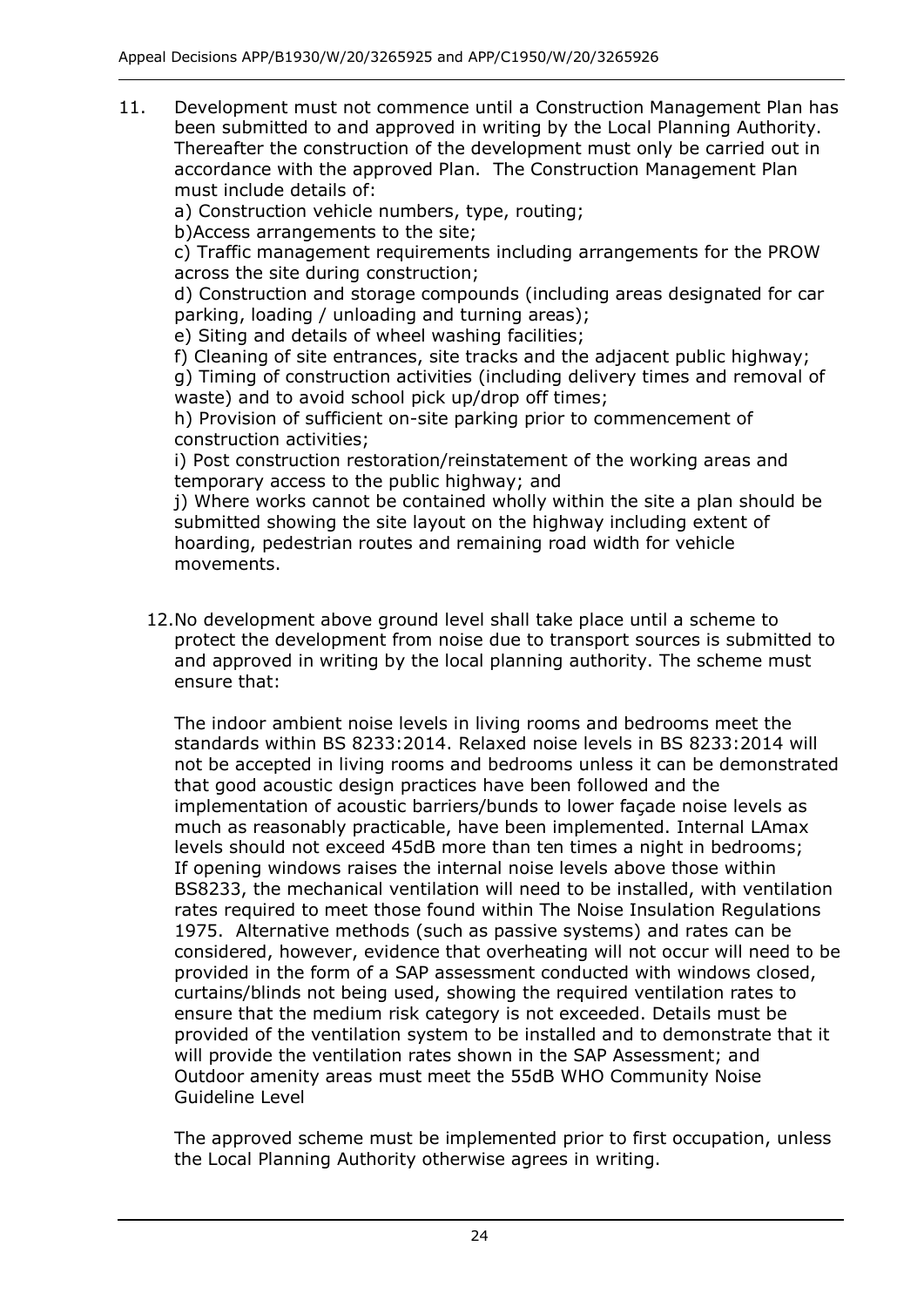13.No development above ground level shall take place until a scheme setting out the arrangements for the delivery of accessible housing will be supplied to the council in accordance with the following requirements:

a) A schedule of units, together with appropriate plans and drawings, must be submitted to and be approved by the local planning authority setting out details of the number, layout and location of all units that will comply with Part M4(2) of the Building Regulations 2010. At least 20% of all new dwellings must meet Building Regulations Part M4(2) standards for 'accessible and adaptable dwellings';

b) All units specified as M4(2) in the agreed schedule and plans must be implemented in accordance with that approval and in compliance with the corresponding part of the Building Regulations in that regard; c) The person carrying out the building work must inform the Building Control body which requirements apply; and

d) Written verification of the completion of all dwellings in accord with part (a) above will be supplied to the local planning authority within 30 days of the practical completion [of the block it forms part of].

- 14.Prior to the first occupation of the development hereby permitted the vehicular access must be provided and thereafter retained at the position shown on drawing no. 18770-FELL-5-500 Rev B in accordance with the agreed highway specification . Arrangement shall be made for surface water drainage to be intercepted and disposed of separately so that it does not discharge from or onto the highway carriageway.
- 15.Prior to the first occupation of the development hereby permitted a visibility splay must be provided in full accordance with the details indicated on drawing no. 18770-FELL-5-500 Rev B. The splay shall thereafter be maintained at all times free from any obstruction between 600mm and 2m above the level of the adjacent highway carriageway.
- 16.Prior to first occupation of the development hereby permitted, a minimum provision of 20% of the car parking spaces must be designated for plug-in Electric Vehicles (EV) and served by EV ready [domestic and/or fast] charging points.
- 17.The development permitted by this planning permission must be carried out in accordance with the Flood Risk Assessment and Drainage Strategy (prepared by Woods Hardwick, ref: 18770/FRA and DS, dated August 2020) and the following mitigation measures:

a) Limiting the surface water run-off generated by the critical storm events so that it will not exceed the surface water run-off rate of 9.3 l/s during the 1 in 100 year event plus 40% of climate change event;

b) Providing storage to ensure no increase in surface water run-off volumes for all rainfall events up to and including the 1 in 100 year  $+$  climate change event providing a total storage volume in two attenuation basins;

c) Discharge of surface water from the private drainage network into the Thames Water surface water sewer system located in Bullens Green Lane. The mitigation measures shall be fully implemented prior to first occupation of the development hereby approved.